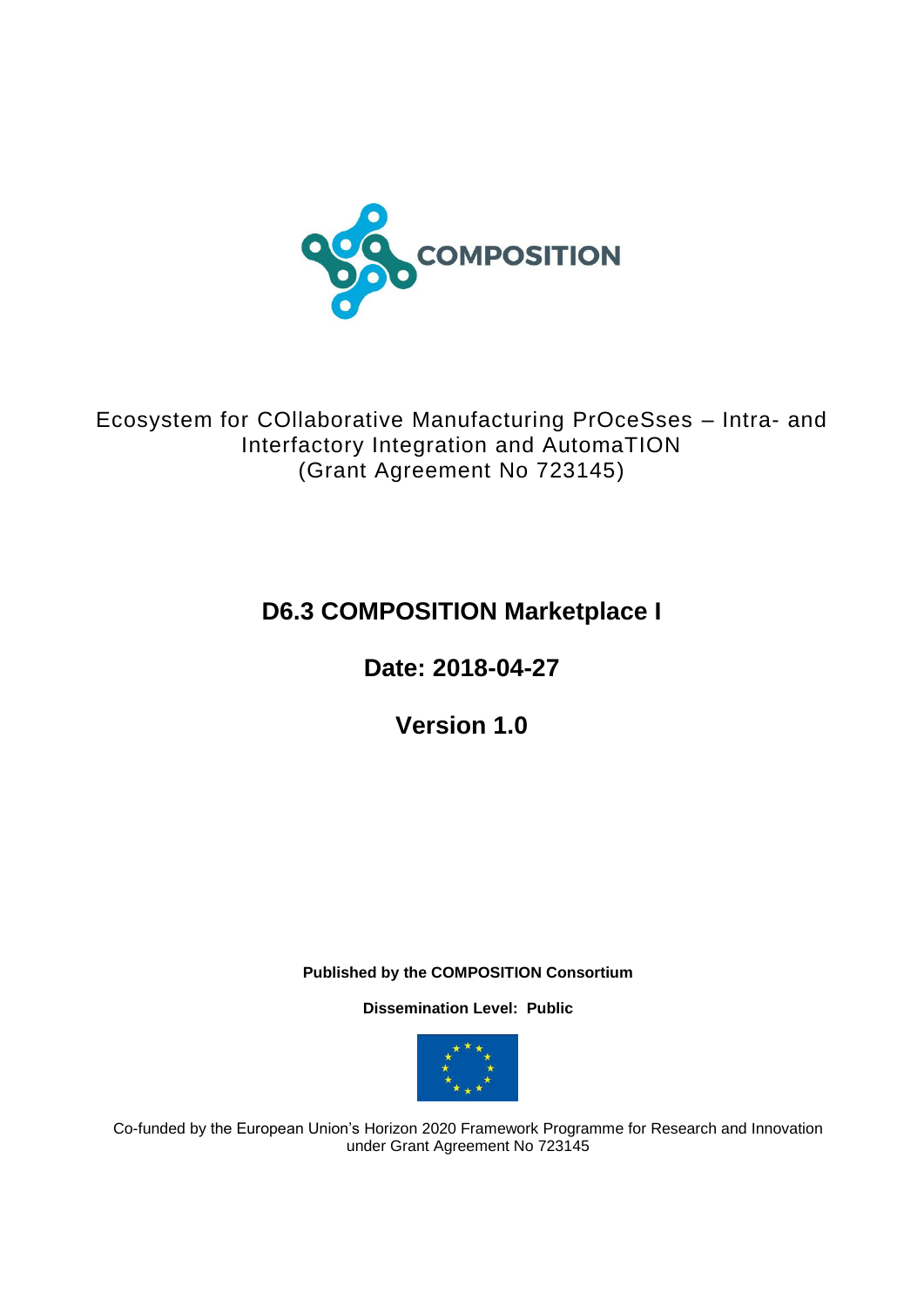# **Document control page**

| Document file:           | D6.3 COMPOSITION Marketplace I v1.0                                                                             |
|--------------------------|-----------------------------------------------------------------------------------------------------------------|
| <b>Document version:</b> | 1. $\Omega$                                                                                                     |
| Document owner:          | <b>COMPOSITION Consortium</b>                                                                                   |
| Work package:            | WP6 - COMPOSITION Collaborative Ecosystem                                                                       |
| Task:                    | T6.2 - Cloud Infrastructures for Inter-factory Data Exchange                                                    |
| Deliverable type:        | [OTHER]                                                                                                         |
| <b>Document status:</b>  | $\boxtimes$ Approved by the document owner for internal review<br>$\boxtimes$ Approved for submission to the EC |

#### **Document history:**

| Version | Author(s)                                  | <b>Date</b> | Summary of changes made                               |
|---------|--------------------------------------------|-------------|-------------------------------------------------------|
| 0.1     | Giuseppe Pacelli (ISMB)                    | 2018-03-12  | TOC, Initial content                                  |
| 0.21    | Giuseppe Pacelli, Michele Ligios<br>(ISMB) | 2018-03-30  | ISMB content update                                   |
| 0.3     | Giuseppe Pacelli (ISMB)                    | 2018-04-16  | ISMB internal review and content update               |
| 0.4     | Mathias Axling (CNET)                      | 2018-04-24  | <b>CNET</b> sections                                  |
| 0.5     | Nacho Fernandez Gonzalez                   | 2018-04-26  | <b>ATOS</b> sections                                  |
| 0.6     | Giuseppe Pacelli (ISMB)                    | 2018-04-26  | Ready for peer review                                 |
| 0.9     | Giuseppe Pacelli (ISMB)                    | 2018-04-27  | Modifications based on peer reviews's<br>suggestions  |
| 1.0     | Giuseppe Pacelli (ISMB)                    | 2018-04-27  | Final version submitted to the European<br>Commission |

#### **Internal review history:**

| <b>Reviewed by</b>         | Date       | <b>Summary of comments</b>                                                                                                                                                                       |
|----------------------------|------------|--------------------------------------------------------------------------------------------------------------------------------------------------------------------------------------------------|
| Alexandros Nizamis (CERTH) | 2018-04-27 | The document is good. References are<br>missing and some format errors exist. The<br>structure of chapter 6 is not so clear.                                                                     |
| Jesús Benedicto (ATOS)     | 2018-04-27 | The deliverable covers clearly the objective,<br>describing the overall functionality and the<br>implementation of the Marketplace as well as<br>its relation with the rest of the architecture. |

#### **Legal Notice**

The information in this document is subject to change without notice.

The Members of the COMPOSITION Consortium make no warranty of any kind with regard to this document, including, but not limited to, the implied warranties of merchantability and fitness for a particular purpose. The Members of the COMPOSITION Consortium shall not be held liable for errors contained herein or direct, indirect, special, incidental or consequential damages in connection with the furnishing, performance, or use of this material.

Possible inaccuracies of information are under the responsibility of the project. This report reflects solely the views of its authors. The European Commission is not liable for any use that may be made of the information contained therein.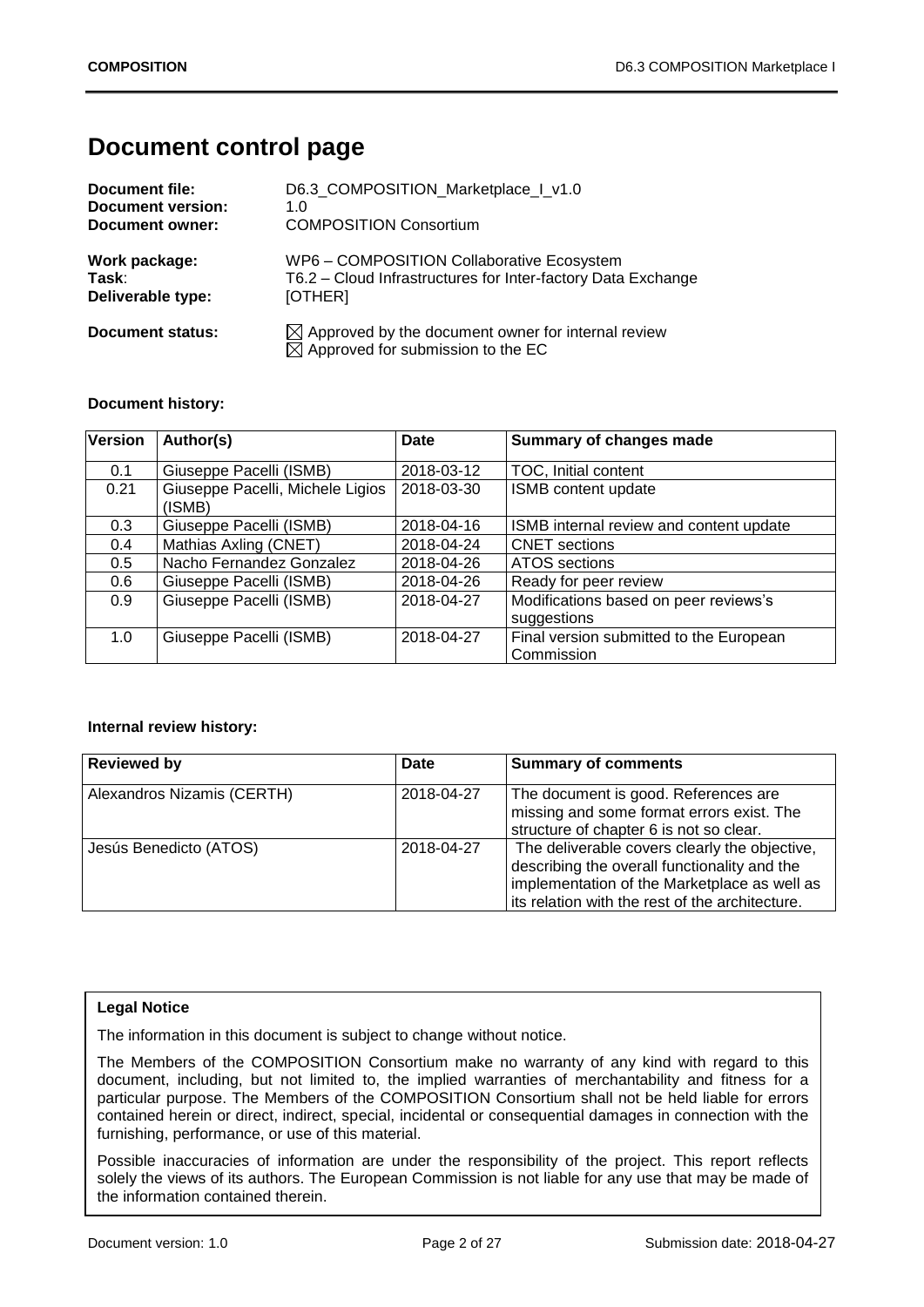# Index:

| 1              |  |
|----------------|--|
| $\mathbf{2}$   |  |
| 3              |  |
|                |  |
|                |  |
| 4              |  |
| 5              |  |
|                |  |
|                |  |
|                |  |
|                |  |
|                |  |
|                |  |
| 6              |  |
|                |  |
|                |  |
|                |  |
|                |  |
|                |  |
|                |  |
| $\overline{7}$ |  |
| 8              |  |
|                |  |
|                |  |
| 9              |  |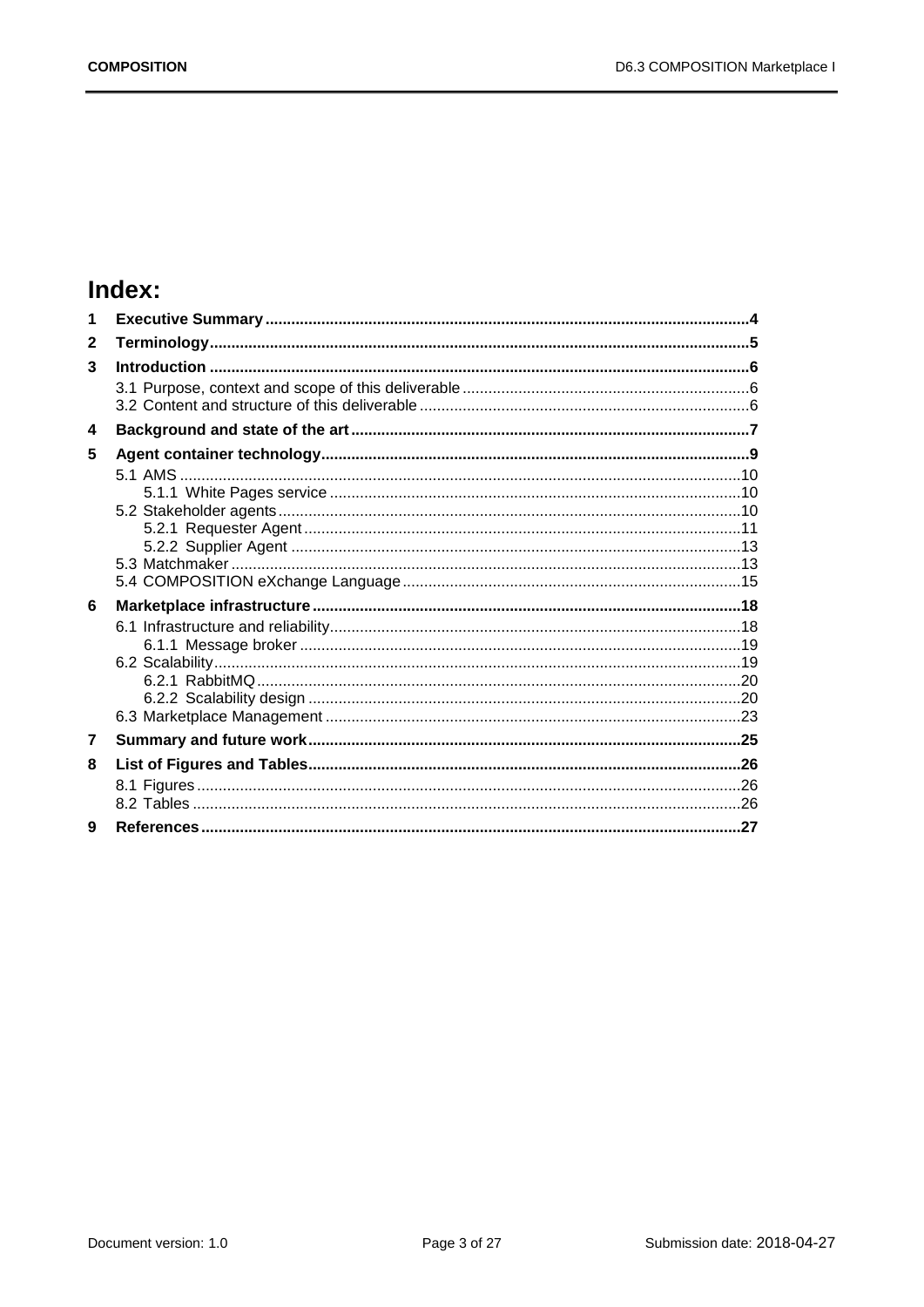## <span id="page-3-0"></span>**1 Executive Summary**

This deliverable presents the first results of the Task 6.2: "Cloud Infrastructures for Inter-factory Data Exchange". It aims to describe and analyse the COMPOSITION marketplace's first version.

COMPOSITION has two main goals:

- 1. The integration of data along the value chain from the inside of a factory into one integrated information management system (IIMS).
- 2. The creation of a (semi-)automatic ecosystem that extends the local IIMS concept to a holistic and collaborative system incorporating and interlinking both the supply and the value chains.

The purpose of this deliverable is to further describe the development process related to the generation of the (semi-)automatic ecosystem, tackling scalability and distribution issues.

Particularly, the analysis will focus on:

- The design of the different marketplace components grouped as follows:
	- o Marketplace Agents, such as the Agent Management Service (AMS) and Matchmaker Agent.
	- o Stakeholder Agents, such as Requester and Supplier agents
- The implementation of the components described above, alongside with a short description for every of them.
- The description of the marketplace infrastructure:
	- o Design decisions and implementation regarding reliability
	- o Design decisions and implementation regarding scalability
	- o Security framework with focus on the marketplace components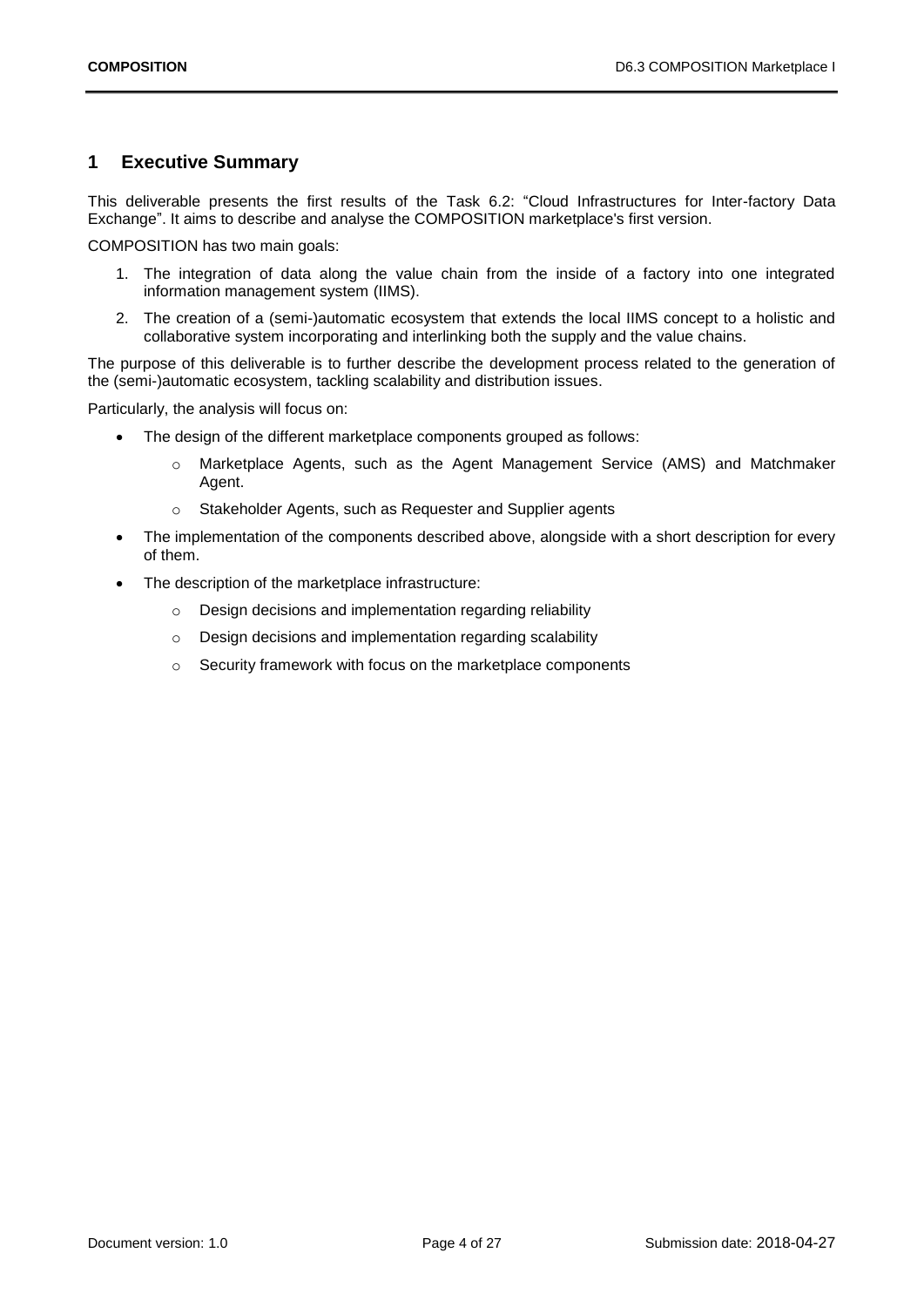# <span id="page-4-0"></span>**2 Terminology**

The currently adopted domain-specific terminology used in the remainder of the document is presented in [Table 1](#page-4-1) COMPOSITION-specific terminology below.

<span id="page-4-1"></span>

| Term          | <b>Definition</b>                           |
|---------------|---------------------------------------------|
| <b>ACL</b>    | <b>Agents Communication Language</b>        |
| <b>AMQP</b>   | <b>Advanced Message Queueing Protocol</b>   |
| AMS           | <b>Agent Management Service</b>             |
| <b>API</b>    | Application Programming Interface           |
| <b>CRUD</b>   | <b>Create Read Update Delete</b>            |
| <b>CXL</b>    | <b>COMPOSITION eXchange Language</b>        |
| <b>FIPA</b>   | Foundations for Intelligent Physical Agents |
| <b>GUI</b>    | <b>Graphical User Interface</b>             |
| <b>HTTP</b>   | <b>HyperText Transfer Protocol</b>          |
| <b>IIMS</b>   | Integrated Information Management System    |
| <b>JMS</b>    | Java Message Service                        |
| <b>JSON</b>   | <b>JavaScript Object Notation</b>           |
| <b>MAS</b>    | Multi-Agent System                          |
| RMI           | <b>Remot Method Invocation</b>              |
| <b>RDF</b>    | <b>Resource Description Framework</b>       |
| <b>REST</b>   | <b>REpresentational State Transfer</b>      |
| <b>SPARQL</b> | Simple Protocol and RDF Query Language      |
| <b>XML</b>    | eXtensible Markup Language                  |
| <b>XMPP</b>   | eXtensible Messaging and Presence Protocol  |

#### **Table 1: Terminology**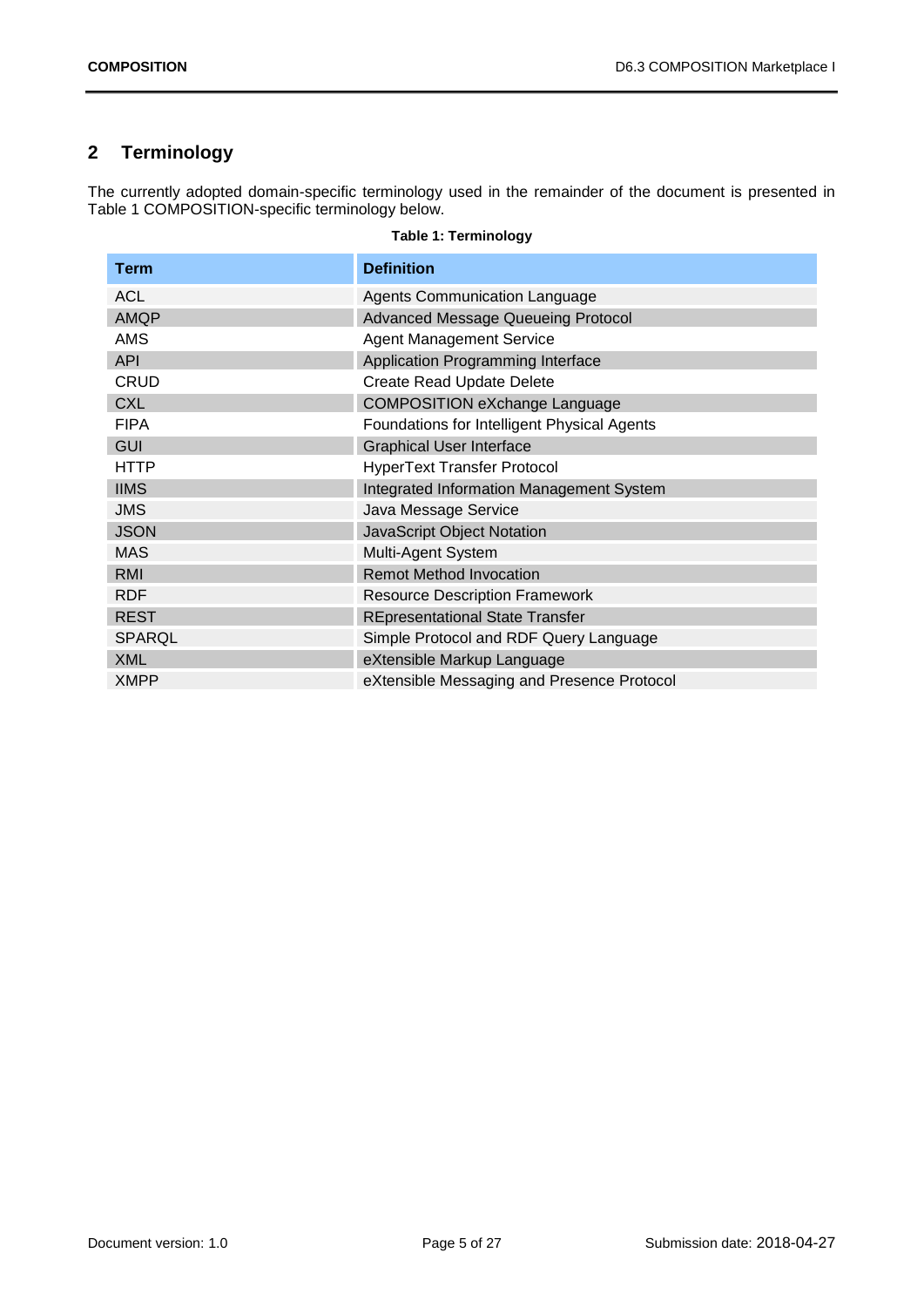## <span id="page-5-0"></span>**3 Introduction**

#### <span id="page-5-1"></span>**3.1 Purpose, context and scope of this deliverable**

This deliverable presents the actions performed on the design and implementation of the COMPOSITION Marketplace, focusing on the agent container technology, scalability and distribution issues. The work has been carried out mainly in Work Package 6 (WP6), "COMPOSITION Collaborative Ecosystem". The main tasks involved are:

- Task 6.1 "Real-time event brokering for factory interoperability"
- Task 6.2 "Cloud Infrastructures for Inter-Factory Data Exchange"
- Task 6.3 "Connectors for Inter-Factory Interoperability and Logistics"
- Task 6.4 "Collaborative manufacturing services ontology and language"
- Task 6.5 "Brokering and Matchmaking for Efficient Management of Manufacturing Processes"

This deliverable will be followed by D6.4 "COMPOSITION Marketplace II", which will provide an updated description at M34 of the project.

#### <span id="page-5-2"></span>**3.2 Content and structure of this deliverable**

The structure of this deliverable is as follows:

Section 4 – Provides the analysis of the background and state of the art of the technologies used.

Section 5 – Describes the development status of the Agents on the marketplace.

Section 6 – Describes, from a high-level perspective, the marketplace infrastructure.

Section 7 –Presents a summary of the current development state with conclusions and provides an overview on how future work will proceed.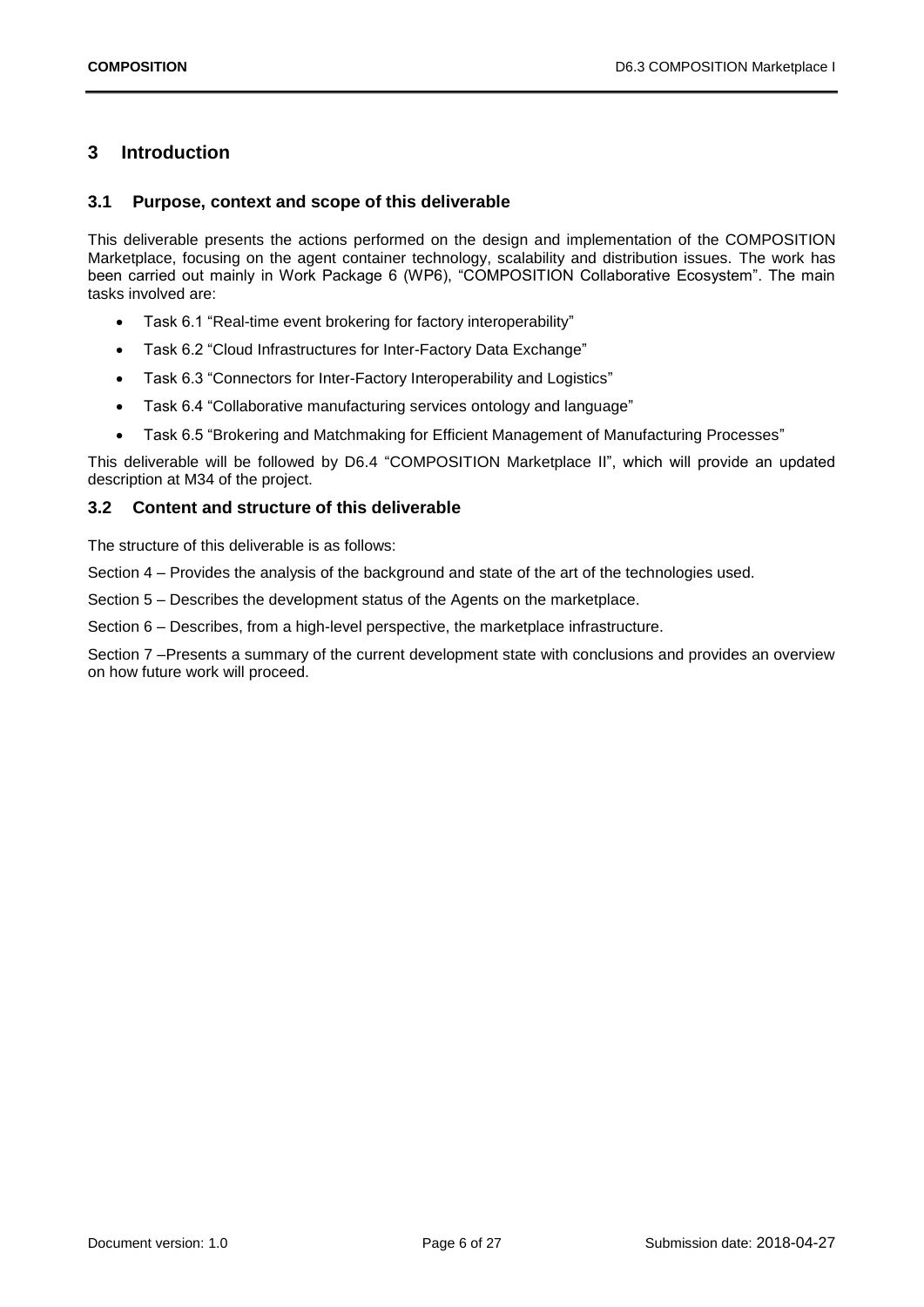# <span id="page-6-0"></span>**4 Background and state of the art**

Multi-agent systems have been widely studied in literature, and some existing options have been evaluated before deciding to implement the marketplace. A multi-agent system is a computerized system composed of multiple interacting intelligent agents<sup>1</sup>. Agent platforms are typically designed with a container paradigm, where all agents live in a well-defined agent container. Among the many platforms available on the internet, a few subsets of candidates that might cover a good subset of composition features and requirements have been selected, they are listed in the following [Table 2.](#page-6-1)

|  | <b>Table 2: Candidate Agent Platforms</b> |  |
|--|-------------------------------------------|--|
|  |                                           |  |

<span id="page-6-1"></span>

| <b>Platform</b> | <b>Description</b>                                                                                                                                                                                                                                                                                                                                                                                                                                                                                                                                                                                                                                                                                                                                                                                                                                                                                                                                                                                                                                                                                                                                                                                                                                                    | <b>Pros</b>                                                                                                      | <b>Cons</b>                            | <b>License</b> |
|-----------------|-----------------------------------------------------------------------------------------------------------------------------------------------------------------------------------------------------------------------------------------------------------------------------------------------------------------------------------------------------------------------------------------------------------------------------------------------------------------------------------------------------------------------------------------------------------------------------------------------------------------------------------------------------------------------------------------------------------------------------------------------------------------------------------------------------------------------------------------------------------------------------------------------------------------------------------------------------------------------------------------------------------------------------------------------------------------------------------------------------------------------------------------------------------------------------------------------------------------------------------------------------------------------|------------------------------------------------------------------------------------------------------------------|----------------------------------------|----------------|
| <b>JIAC</b>     | <b>JIAC</b><br>(Java-based<br>Intelligent<br>Agent<br>Componentware) is<br>Java-based<br>agent<br>a<br>architecture and framework that eases the<br>development and the operation of large-scale,<br>applications and<br>distributed<br>services.<br>The<br>framework supports the design, implementation,<br>and deployment of software agent systems. The<br>entire software development process, from<br>conception to deployment of full software<br>systems, is supported by JIAC. It also allows for<br>the possibility of reusing applications and<br>services, and even modifying them during<br>runtime. The focal points of JIAC are distribution,<br>scalability, adaptability and autonomy. JIAC V<br>applications can be developed using extensive<br>functionality that is provided in a library. This<br>library consists of already-prepared services,<br>components, and agents which can be integrated<br>into an application in order to perform standard<br>tasks. The individual agents are based on a<br>component architecture which already provides<br>the basic functionality for communication and<br>management.<br>Application-specific<br>process<br>functionality can be provided by the developer<br>and be interactively integrated. | <b>Exploits</b><br>Apache<br>ActiveMQ<br>as transport<br>Declarative<br>agent<br>definition<br>through<br>Spring | Not<br><b>FIPA</b><br>compliant        | Apache v2.0    |
| <b>SARL</b>     | SARL is<br>agent-oriented<br>a<br>general-purpose<br>language.<br>providing the fundamental<br>SARL aims<br>at<br>dealing<br>with<br>abstractions<br>for<br>concurrency,<br>distribution,<br>interaction,<br>decentralization,<br>reactivity,<br>autonomy<br>and<br>dynamic<br>reconfiguration. These high-level features are<br>now considered as the major requirements for an<br>easy and practical implementation of modern<br>complex software applications. We are convinced<br>that the agent-oriented paradigm holds the keys<br>to effectively meet this challenge.<br>Considering the variety of existing approaches<br>and meta-models in the field of agent-oriented<br>engineering and more generally multi-agent                                                                                                                                                                                                                                                                                                                                                                                                                                                                                                                                        | <b>Exploits</b><br>ZeroMQ as<br>transport                                                                        | <b>Not</b><br><b>FIPA</b><br>compliant | Apache v2.0    |

<sup>-</sup><sup>1</sup> https://en.wikipedia.org/wiki/Multi-agent\_system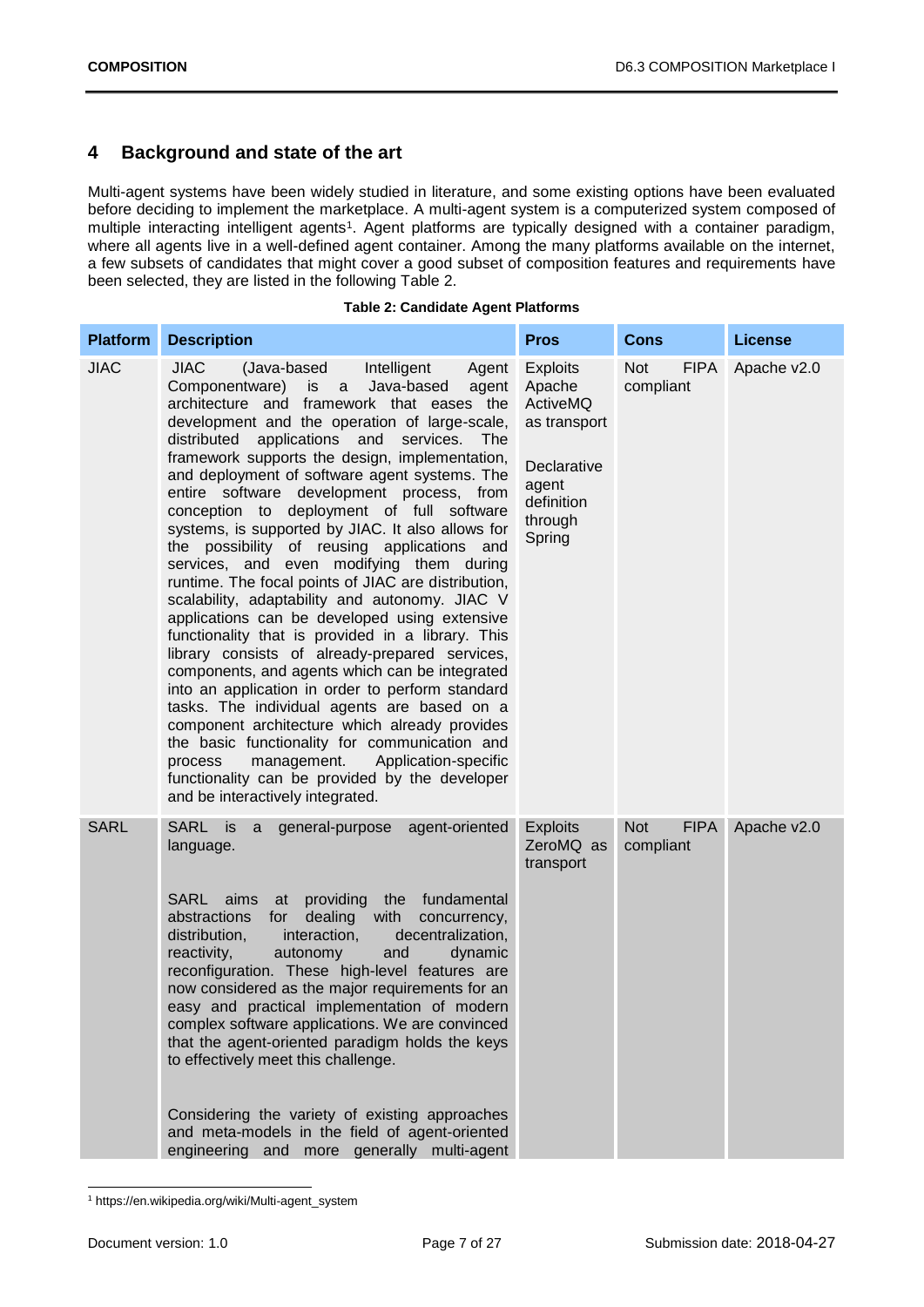|                    | systems, our approach remains as generic as<br>possible and highly extensible to easily integrate<br>new concepts and features. The language is<br>platform- and architecture-independent.                                                                                                                                                                                                                                                                                                                                                                                                                                                                                                                                                                                                                       |                          |                                                                                                                     |             |
|--------------------|------------------------------------------------------------------------------------------------------------------------------------------------------------------------------------------------------------------------------------------------------------------------------------------------------------------------------------------------------------------------------------------------------------------------------------------------------------------------------------------------------------------------------------------------------------------------------------------------------------------------------------------------------------------------------------------------------------------------------------------------------------------------------------------------------------------|--------------------------|---------------------------------------------------------------------------------------------------------------------|-------------|
| <b>JADE</b>        | JADE (Java Agent DEvelopment Framework) is a<br>software Framework fully implemented in the<br>Java language. It simplifies the implementation of<br>multi-agent systems through a middle-ware that<br>complies with the FIPA specifications and<br>through a set of graphical tools that support the<br>debugging and deployment phases. A JADE-<br>based system can<br>be distributed across<br>machines (which not even need to share the<br>same OS) and the configuration can be<br>controlled via a remote GUI. The configuration<br>can be even changed at run-time by moving<br>agents from one machine to another, as and<br>when required. JADE is completely implemented<br>in Java language and the minimal system<br>requirement is the version 5 of JAVA (the run<br>time environment or the JDK). | <b>FIPA</b><br>compliant | <b>Supports</b><br>only<br>RMI<br>transport.<br>Few<br>extensions<br><b>JMS</b><br>for<br><b>XMPP</b><br>transports | <b>LGPL</b> |
| SPADE <sup>2</sup> | SPADE (Smart Python multi-Agent Development<br>Environment) is a Multiagent and Organizations<br>Platform based on the XMPP/Jabber technology<br>and written in the Python programming language.<br>This technology offers by itself many features<br>and facilities that ease the construction of MAS,<br>such as an existing communication channel, the<br>of users<br>concepts<br>(agents)<br>and<br>servers<br>(platforms) and an extensible communication<br>protocol based on XML, just like FIPA-ACL. Many<br>other agent platforms exist, but SPADE is the first<br>to base its roots on the XMPP technology.                                                                                                                                                                                            | <b>FIPA</b><br>compliant | <b>Uses</b><br>a<br>custom<br><b>XMPP</b> server                                                                    | <b>LGPL</b> |

As it is possible to notice from [Table 2](#page-6-1) none of the platforms offers both a distributed approach and a general-purpose implementation for the communication back-end.

The COMPOSITION marketplace, therefore, represents a unique example of a marketplace based on semiautomatic multi-agent collaboration.

<sup>-</sup><sup>2</sup> Smart Python Agent Development Environment. Available: https://code.google.com/p/spade2/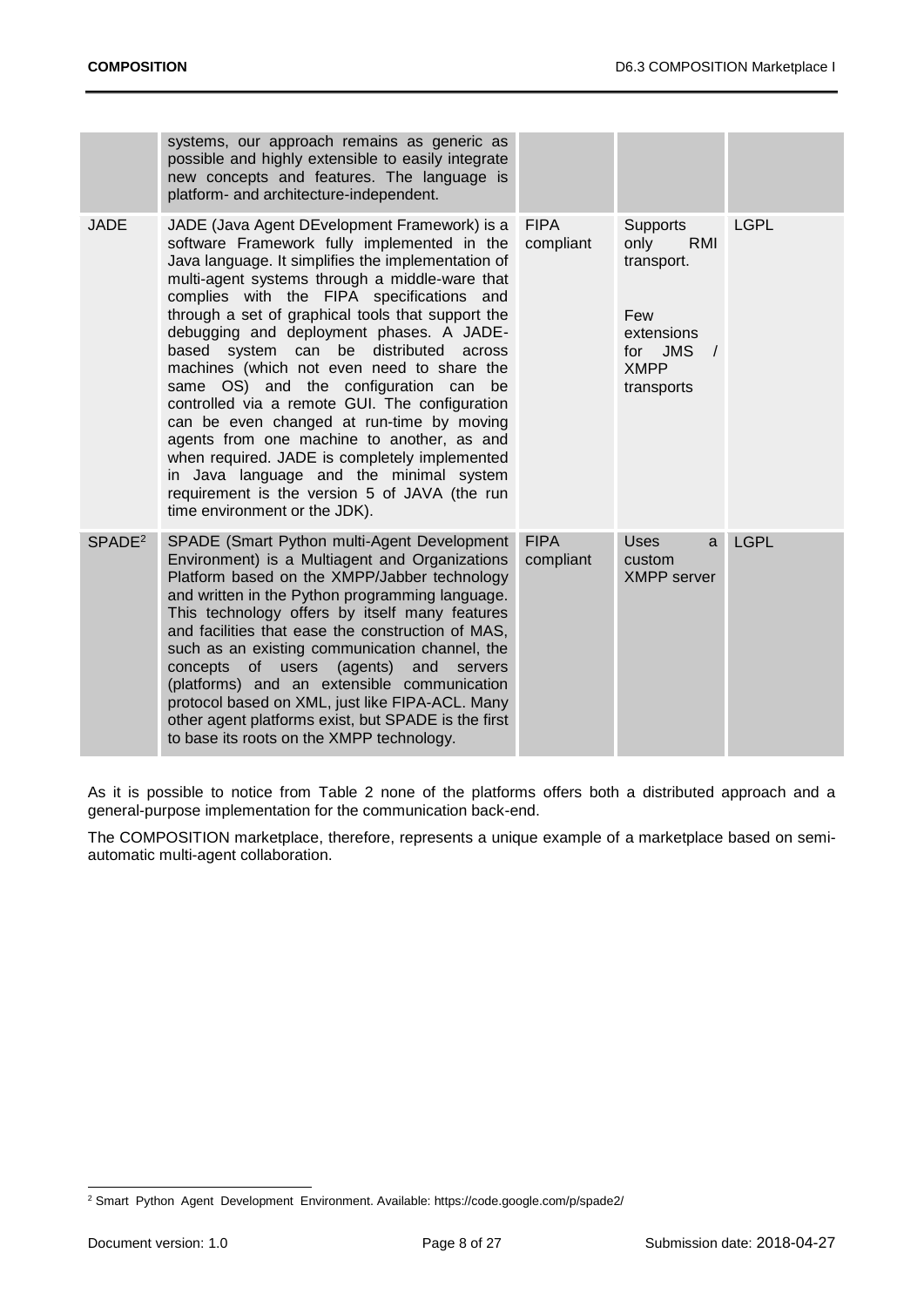# <span id="page-8-0"></span>**5 Agent container technology**

The COMPOSITION marketplace is a fully distributed multi-agent system designed to support industry 4.0 exchanges between involved stakeholders. It is particularly aimed at supporting automatic supply chain formation and negotiation of goods/data exchanges. The COMPOSITION marketplace exploits a microservice architecture (based on Docker) and relies upon a scalable messaging infrastructure. Trust and security are granted in every negotiation step undertaken by automated agents on behalf of involved stakeholders.

The marketplace includes the following elements: (a) a Marketplace management portal; (b) an easy to deploy Marketplace core based on Docker; (c) a set of "default" agent implementations ready to be adopted by interested stakeholders.



The main building blocks of the Marketplace are displayed in [Figure 1](#page-8-1) below.

**Figure 1: Marketplace Components**

<span id="page-8-1"></span>As stated in previous deliverable D2.3 there are two main categories of agents that can be defined a priori, depending on the kind of services provided:

- Marketplace agents
- Stakeholder agents

The former category groups all the agents providing services that are crucial for the marketplace to operate. The latter category, instead, groups agents developed and deployed by the marketplace stakeholders to take part in chain formation rounds.

Stakeholder agents can be divided in two different categories, Requester and Supplier. From an implementation point of view, they are very similar and share a large set of features, especially the communication protocols used for the interaction with stakeholders and other agents.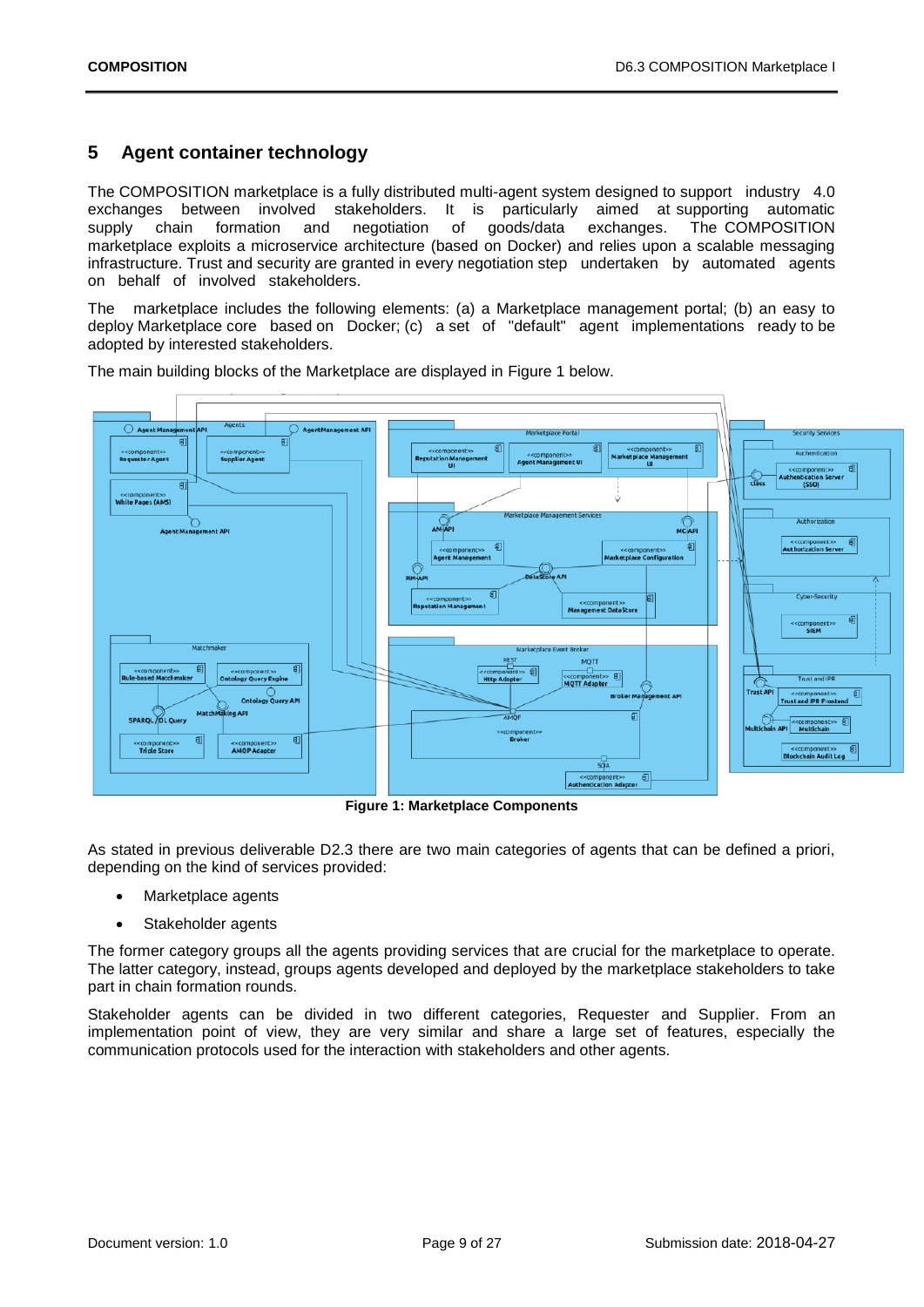

**Figure 2: Simplified agents' communication logic**

<span id="page-9-3"></span>The communication protocols used by the agent for the interaction with the stakeholder on left side and with other agents on the marketplace on the right side are shown in [Figure 2.](#page-9-3)

Any agent can be controlled by the stakeholder via RESTful APIs which will be listed and explained in the following sections. Agents on the marketplace can exchange messages using AMQP as transport layer.

## <span id="page-9-0"></span>**5.1 AMS**

According to FIPA specifications,<sup>3</sup> an Agent Management System (AMS) is a mandatory component of every agent platform, and only one AMS should exist in every platform. It offers the white pages service to other agents on the platform by maintaining a directory of the agent identifiers currently active on the platform. Prior to any operation, every agent should register to the AMS to get a valid agent identifier, which will be unique within the agent platform.

In COMPOSITION the marketplace is the platform where agents operate.

### <span id="page-9-1"></span>**5.1.1 White Pages service**

A White Pages service is a mandatory component of any MAS system. It is required to locate and name agents on the system, making it possible for one agent to connect with one another. In the current implementation of the Agent Management Service, the agent identifiers are stored in a MySQL Database. MySQL has been chosen because it offers relevant features for the project such as on-demand scalability, high availability and reliability. Other agent platforms, like SPADE<sup>4</sup>, use MySQL as well for offering the White Pages service.

The table storing the agents has the following schema:

<span id="page-9-4"></span>

|                                                                                                                                          | TUNIC VI TUNIC SUITUITIU                        |                                                                                          |
|------------------------------------------------------------------------------------------------------------------------------------------|-------------------------------------------------|------------------------------------------------------------------------------------------|
| Agent_id                                                                                                                                 | Agent_owner                                     | Agent_role                                                                               |
| The unique identifier for<br>the agent. It is the primary<br>key for the table, since it<br>has<br>the<br>constraint of being<br>unique. | The name of the<br>company owning the<br>agent. | The role of the agent on the<br>Marketplace, can be either<br>'requester' or 'supplier'. |
|                                                                                                                                          |                                                 |                                                                                          |

**Table 3: Table schema**

Since the directory service is offered by the AMS, it is the only agent allowed to directly interact with the database. When the AMS is executed, it needs the following configurations:

- IP address of the host running the MySQL instance.
- Username and password for CRUD operations on the database.

Name of the database to operate on, since the same instance may run different databases.

#### <span id="page-9-2"></span>**5.2 Stakeholder agents**

Stakeholder agents are deployed at the stakeholder's premises and their purpose is to fulfil the stakeholder's interests. In the following sections the reference implementations for the two different kinds of stakeholder agents will be described. The set of APIs for the interaction with the agents will not be described here, since

1

<sup>3</sup> http://www.fipa.org/specs/fipa00023/SC00023K.pdf

<sup>4</sup> https://pypi.python.org/pypi/SPADE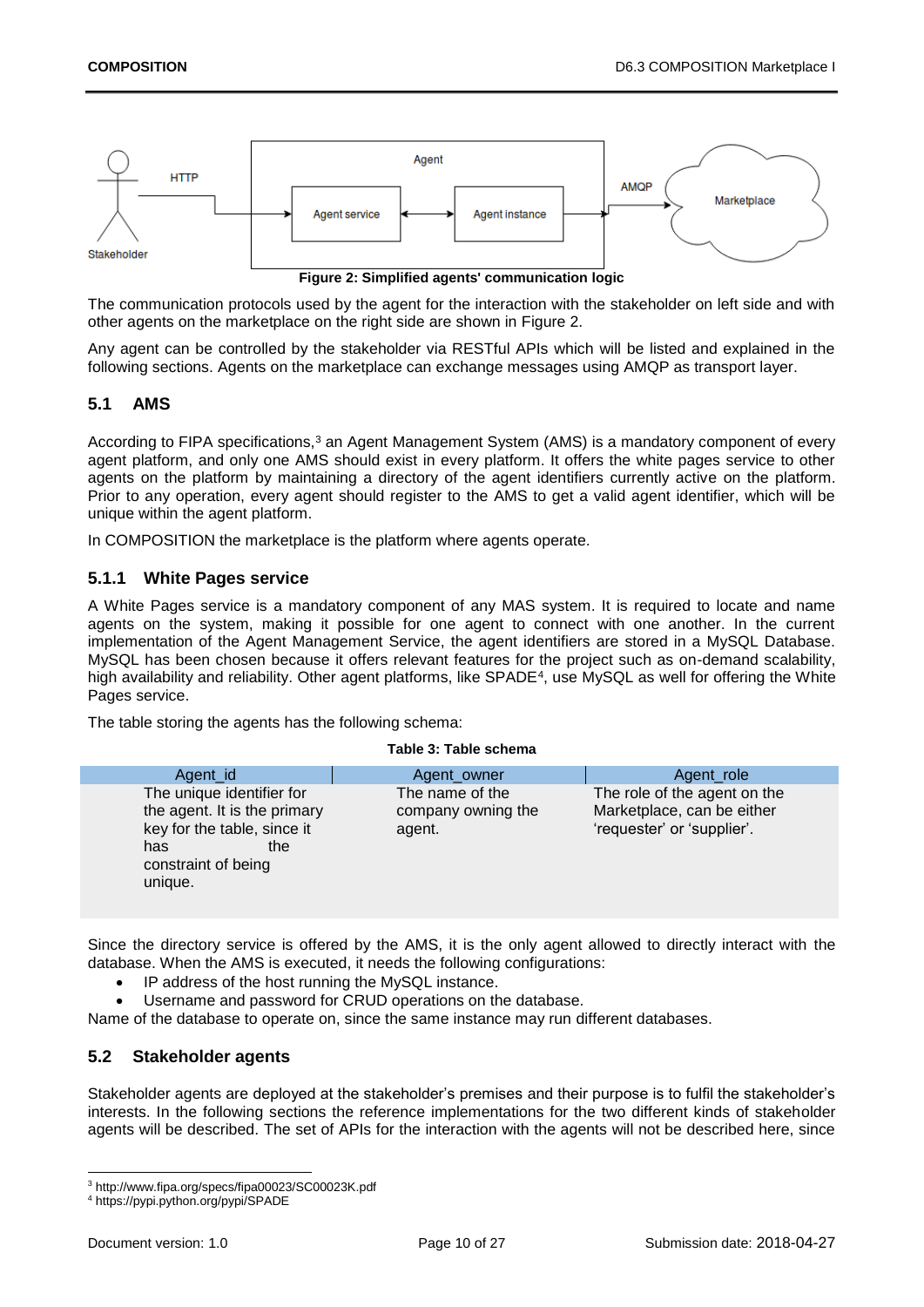they have been thoroughly analysed in deliverable D6.5: Connectors for Inter-factory Interoperability and Logistics I.

Both kinds of agents share a set of features allowing them to respond in different ways to the same kind of solicitations (such as input from GUI, messages from other agents) according to the state of their current behaviour (when the solicitation is received).

Currently, agents support two different behaviours:

- 1. Authentication behaviour: This is triggered upon each agent activation. It consists of all the procedures that are necessary for the agent to correctly operate on the marketplace.
- 2. Negotiation behaviour: This is the behaviour each agent needs to support in order to be able to participate in marketplace negotiations. It is designed in a way that allows different negotiation protocols to be adopted.

The authentication behaviour is the first one engaged by any agent since:

- 1. It takes care of getting the agent identifier from the AMS
- 2. It authenticates the agent with the messaging broker

Both these phases are mandatory for any agent to operate on the marketplace.

After the authentication process, the negotiation behaviour comes to play. It allows the agent to perform transactions and interactions with the other agents on the marketplace. Its behaviour is constrained to the negotiation protocol that's being used.

Other behaviours are foreseen and will be implemented by M34 (when COMPOSITION Marketplace II is due).

Agents might or might not support a certain level of 'intelligence' in their decisions regarding certain negotiation protocols. For example, an agent might have the capability of self-evaluation for the received offers, whereas another agent might not have such capability and, therefore, it will involve the Matchmaker during the decision process. An agent having such level of intelligence will be described as 'smart', while it will be described as 'dumb' in absence of that.

Use cases UC-KLE-4 and UC-ELDIA-1<sup>5</sup> have been considered to drive the development and the first prototyping of the agents which are described in the following sections.

## <span id="page-10-0"></span>**5.2.1 Requester Agent**

The Requester Agent is the agent used by a factory to request the execution of an existing supply chain or to initiate a new supply chain. Due to the dynamics of exchanges pursued in COMPOSITION, there is no actual distinction between the two processes, i.e., for any supply need a new chain is formed and a new execution of the chain is triggered. The Requester agent may act according to several negotiation protocols, which can possibly be supported by only a subset of the agents active on a specific marketplace instance. The baseline protocol, which must be supported by any COMPOSITION agent, is the so-called CONTRACT-NET<sup>6</sup>. In such protocol, a Requester agent plays the role of "Initiator".

As described by Shoham in (Agent-oriented programming, 1993), any agent can pass through a different set of states; the state of an agent consists of components such as beliefs, decisions, capabilities and obligations. In the CONTRACT-NET protocol Requester agents go through different sets of states, performing different actions upon receipt of a message (either from the UI or from other agents) according to their current state. In the following figure [\(Figure 3\)](#page-11-0), the states for Requester agent are shown with arrows indicating the allowed transitions between one state and another.

1

 $5$  Description of these use cases are available in deliverable D2.1: Industrial use cases for an Integrated Information Management System

<sup>&</sup>lt;sup>6</sup> The CONTRACT-NET protocol has already been described in previous deliverable D2.3 and D6.5, therefore it will not be furtherly discussed in this deliverable.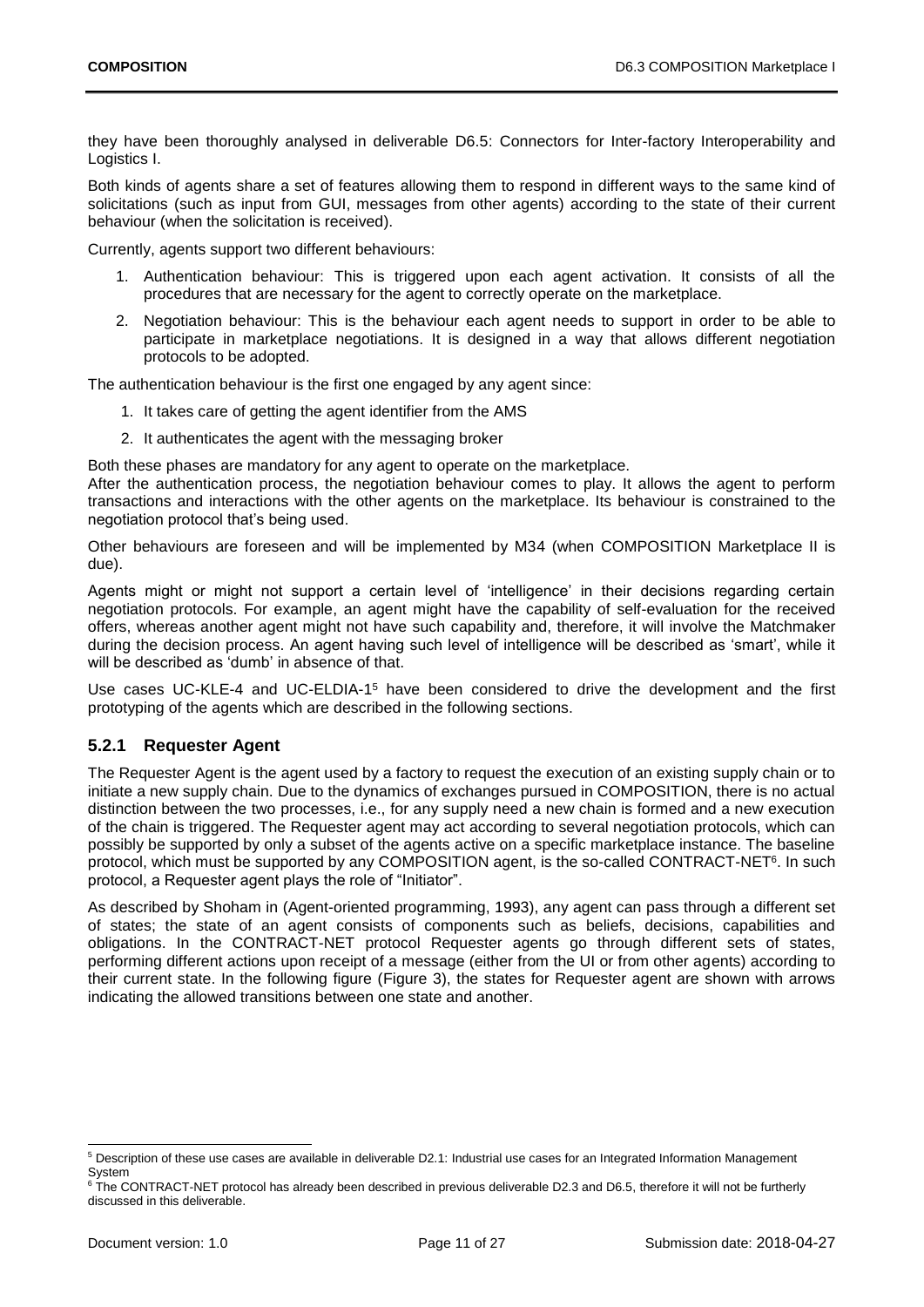

**Figure 3: Requester states**

#### <span id="page-11-1"></span><span id="page-11-0"></span>**5.2.1.1 IIMS Connection**

One of COMPOSITION's strengths is the tight connection existing between intra-factory and inter-factory components. This connection allows the agent on the marketplace to operate in the optimum way to fulfil the stakeholder's needs.

Concerning the Requester agent, such connection is the starting point of a new negotiation protocol: the IIMS notifies, through the Learning Agent, that a certain good/service is needed. Upon receipt of such notification, the Requester agent can react accordingly, using the most suitable protocol that fulfils the request. An example is the use case UC-KLE-4, here described from the point of view of the Requester agent:

- 1. COMPOSITION system automatically notifies KLE about the scrap metal bins fill level, through a notification from the Learning Agent (which receives the data, as defined in the DFM, from the BMS collecting them from the sensors installed in the factory's premises ) to the Requester Agent
- 2. Requester agent has the logic for starting a new bidding process through default parameters (set by KLE)
- 3. Requester agent starts the bidding process, asking to the Matchmaker about the list of the Supplier agents currently available on the marketplace that are capable in replying to such offer
- 4. Offers come in to Requester agent, which can either evaluate them locally (smart agent behaviour) or send them out for evaluation towards the Matchmaker agent
- 5. Once the deadline for receiving proposals has expired, Requester agent notifies the UI about the best one(s) received from the Matchmaker
- 6. Stakeholder can now choose the preferred offer, select it and notify the Requester agent, that can finish the negotiation with the corresponding Supplier agent

The same input that is needed for a bidding process to start, i.e. the fill-level, can be used by the Requester agent to update the interested Supplier agents and make them ready when the bidding process will take place. The scenario described above represents the use-case UC-ELDIA-1, here described from the Requester agent point of view:

- 1. The fill-level information is received from the Learning Agent
- 2. The Requester agent forwards such information, in the marketplace, only to the Supplier agent interested in receiving it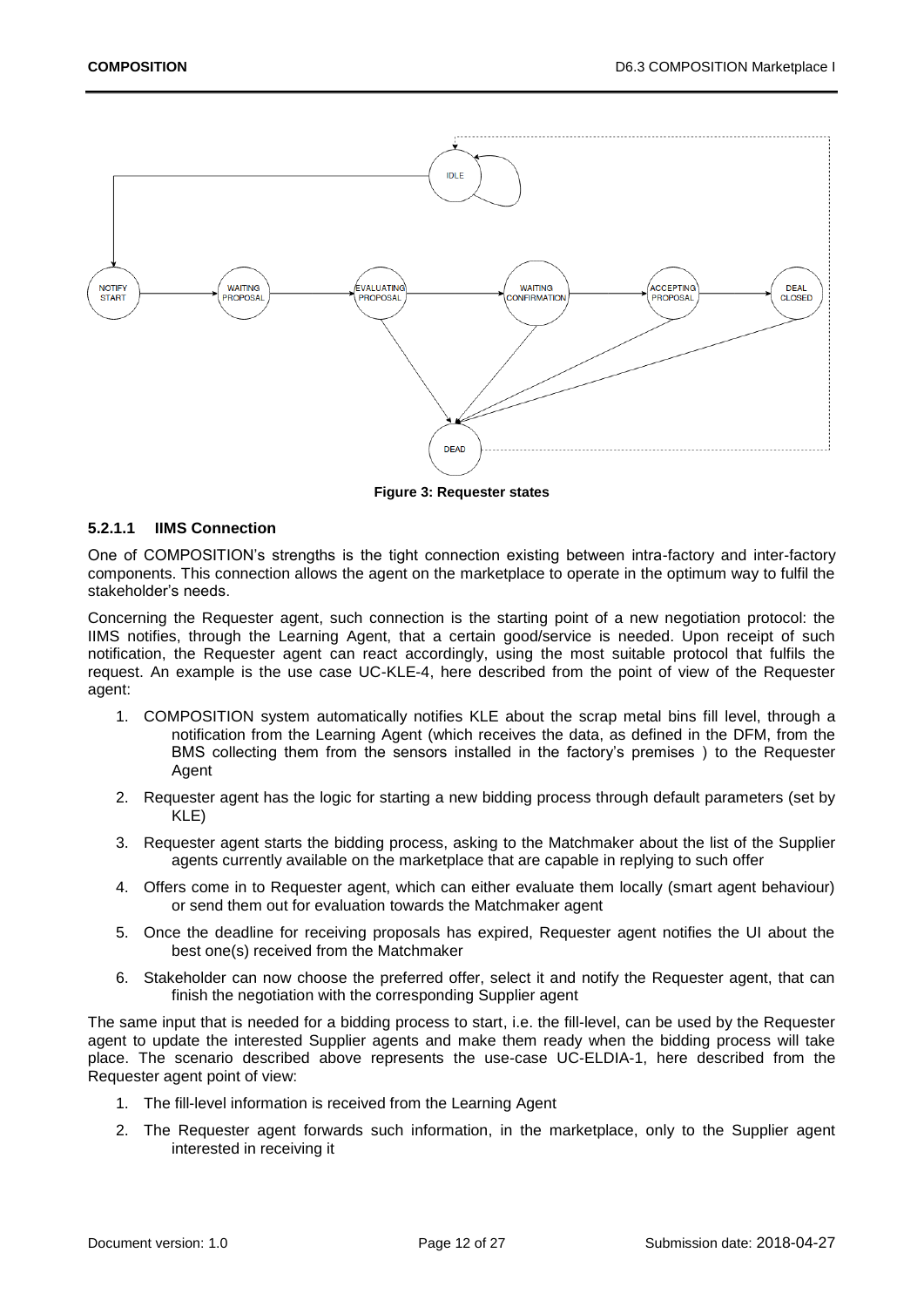### <span id="page-12-0"></span>**5.2.2 Supplier Agent**

The Supplier agent is the counterpart of the Requester agent on the COMPOSITION Marketplace. It is usually adopted by actual suppliers to respond to supply requests coming from other stakeholders in the marketplace. Factories transforming goods typically employ at least one Requester agent, to get prime goods and one Supplier agent to sell intermediate products to other factories.

As described by Shoham in (Agent-oriented programming, 1993), any agent can pass through a different set of states; the state of an agent consists of components such as beliefs, decisions, capabilities and obligations. In the CONTRACT-NET protocol Supplier agents go through different sets of states, performing different actions upon receipt of a message (either from the UI or from other agents) according to their current state. In the following figure [\(Figure 4\)](#page-12-2), the states for Supplier agent are shown with arrows indicating the allowed transitions between one state and another.



**Figure 4: Supplier states**

#### <span id="page-12-2"></span>**5.2.2.1 IIMS Connection**

As mentioned in section [5.2.1.1,](#page-11-1) the tight connection between intra-factory and inter-factory systems is one of COMPOSITION's strengths. For the Supplier agent, this connection is exploited to dynamically adapt to the market needs.

For the Supplier agent, this connection has been developed as part of the use case UC-ELDIA-1, here briefly described from the Supplier agent point of view:

- 1. The Supplier agent subscribes, via AMQP, to the queues where the fill-level notification about a good of a certain company will be received
- 2. When such information arrives, the Supplier agent can store it and send it to the Deep Learning Toolkit, to exploit it for predictions of future fill-levels

The same behaviour can be used for predicting the prices of a certain good/service. The Supplier agent can, in fact, store information about past bidding process and communicate it to the Deep Learning Toolkit (residing in the intra-factory side) to have a prediction about the possible future values of interest, i.e. what will be the selling price for a certain good at a certain point of time in the future.

#### <span id="page-12-1"></span>**5.3 Matchmaker**

The COMPOSITION Matchmaker is designed to be the core component of the COMPOSITION Broker. It supports semantic matching in terms of manufacturing capabilities, in order to find the best possible supplier to fulfill a request for a service with raw materials or products involved in the supply chain. Different decision criteria for supplier selection are considered by the Matchmaker according to several qualitative and quantitative factors.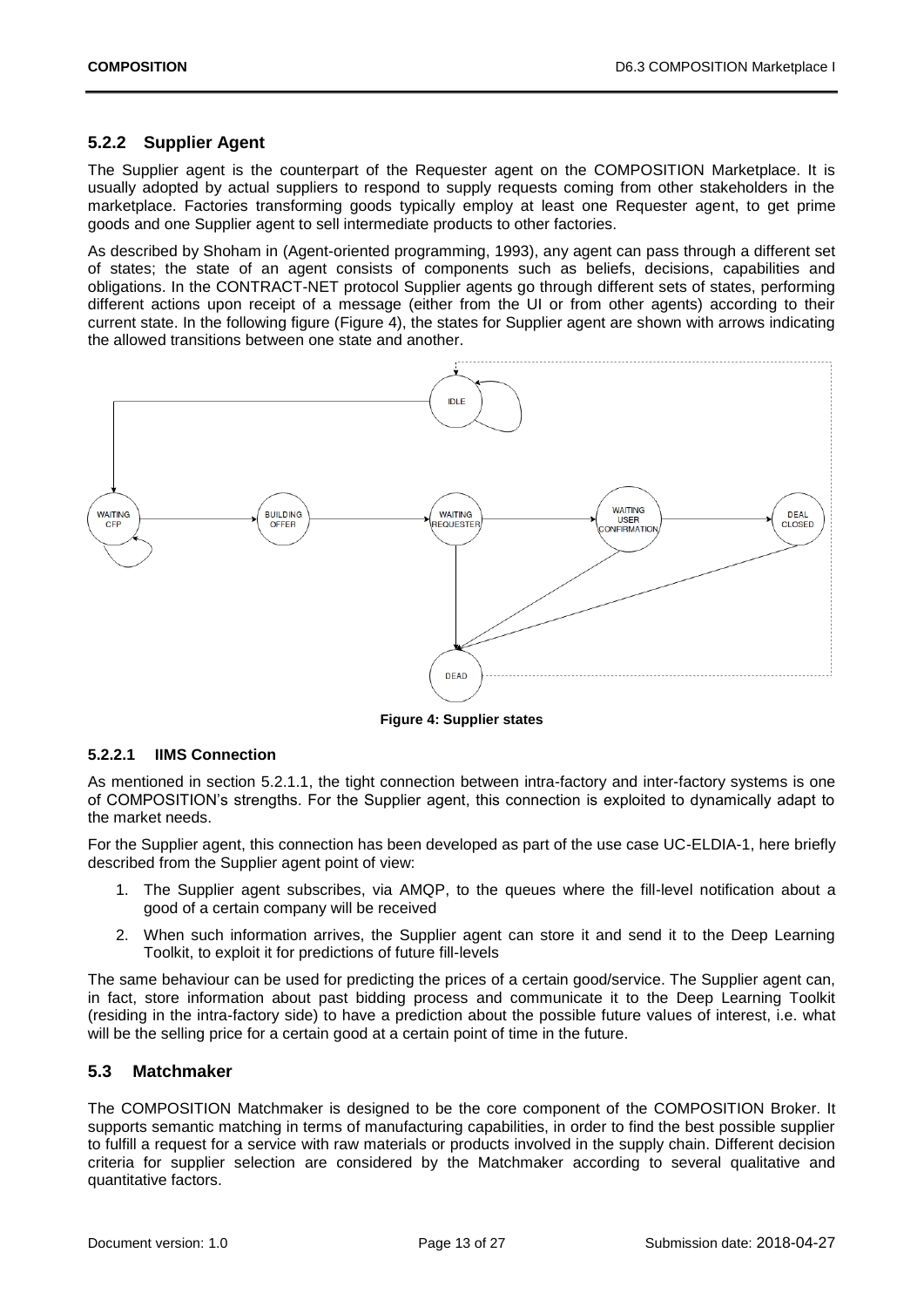The Matchmaker component acts as a kind of special agent in the Marketplace. The matchmaking component is connected with the rest agents using REST protocol. The Matchmaker receives requests from the Agents, infers new knowledge by applying semantic rules to Collaborative Manufacturing Services Ontology and then responses back to agents.

The matchmaking module which is described at D2.3 - The COMPOSITION architecture specification I, comprises a complete semantic framework which offers to the Marketplace agents a high-performance ontology store with querying capabilities and a matchmaking engine which provides efficient matching in both agent and offer level.

The agents can access the ontology store using the Ontology API and its querying interfaces. The API provides to marketplace participants a catalogue of services for data access and management using SPARQL queries. This component is able to query the whole dataset with a satisfactory level of efficiency. Every marketplace agent is able to send a request for a service using HTTP protocol and the agent exchange language from the marketplace, which is described in JSON format. Every service translates the request into a SPARQL query and applies it to the ontology model in the store. The requests' types are GET and POST for retrieve, store or delete data.

The matchmaking services are available to Marketplace agents by the Rule-Based Matchmaker component. It is developed in Java language and it is offered through RESTful web services. The Rule-Based Matchmaker will be used by Marketplace's agents in order to match requests and offers between the agents. The Matchmaker's functionalities are exclusively depended on the Collaborative Manufacturing Ontology. The Matchmaker offers to the agents the following functionalities:

- *Semantic Matchmaking between Marketplace agents – Agent Level matchmaking*: The engine provides the matching of an agent who sends a request for a service to the agents who provide services related to the request. The matchmaking is performed by using a generic terms dictionary. which matches every vendor specific process to a common term in the ontology. Furthermore, the matchmaker is able to match an agent who offers e.g. raw materials with possible customers by applying reasoning at the customers' manufacturing services and perform matching to resources or material level, which were using these services.
- *Offers Evaluation – Offer Level Matchmaking:* A marketplace requester agent is able to send a list of provided offers by the possible service providers to the matchmaker for evaluation. The Rule-based Matchmaking Engine applies set of rules in order to match the request with the best provided offer. Based on some predefined criteria, i.e. the requester prefers the cheapest solution over the quickest one, the matchmaker reorganize the list of applied rules and offers different results for each request.

The figure below presents the information flow between the agents of the collaborative manufacturing ecosystem and the Matchmaker: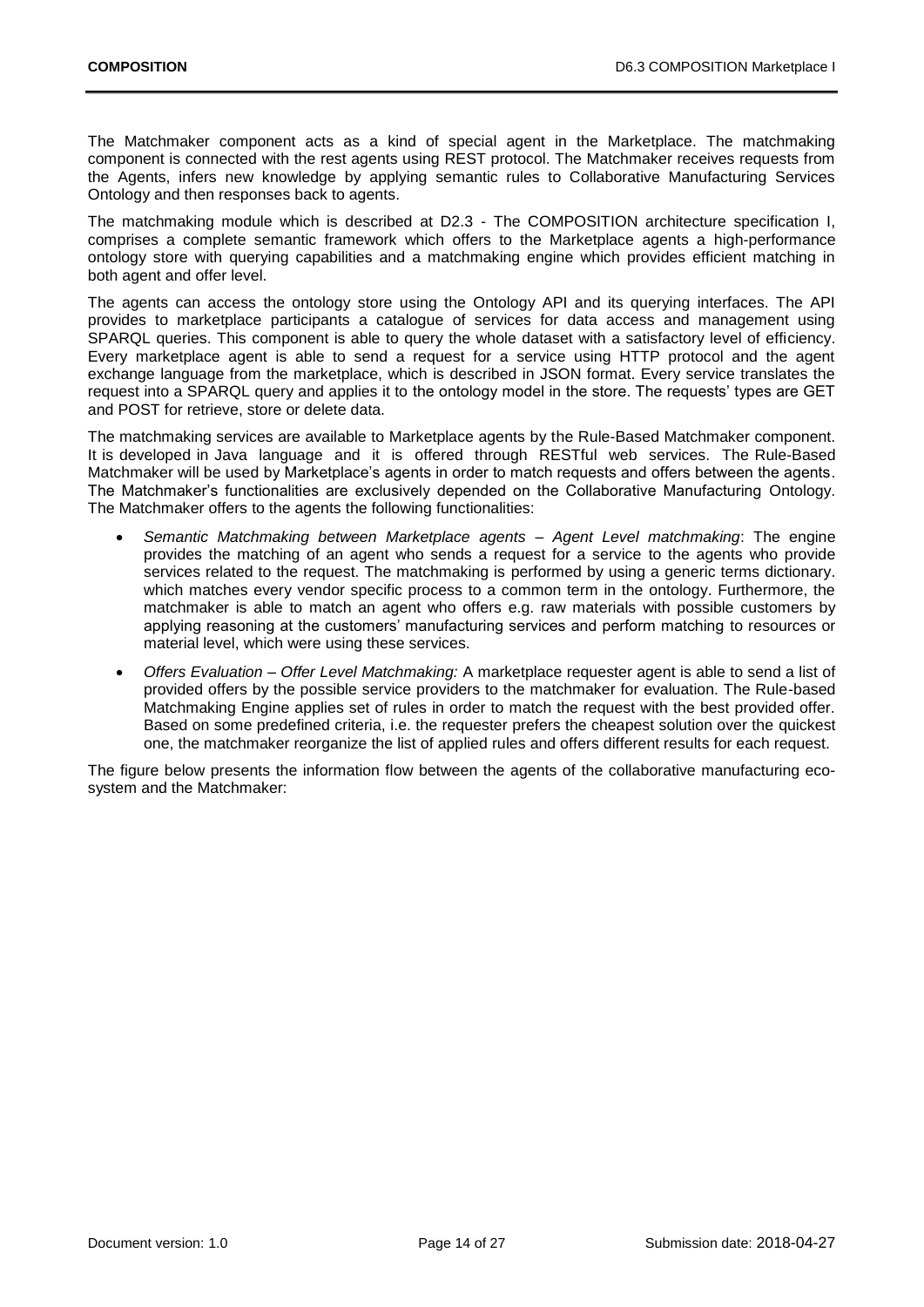

**Figure 5: High Level Information Model of Matchmaker and Agents Collaboration**

#### <span id="page-14-1"></span><span id="page-14-0"></span>**5.4 COMPOSITION eXchange Language**

Agents communicate through messages encoded in a dedicated language named Composition eXchange Language (CXL). Rather than defining yet another agent communication language, the consortium decided to stick to existing standards and to extend them wherever needed. CXL has therefore been designed as a dialect of the well-known FIPA ACL language specification, with a dedicated syntax ("codec" in the FIPA jargon) and with reference to a well-defined set of ontologies for representing the message payload data. A CXL message is composed of:

- An almost fixed set of parameters, identifying the message purpose, sender and language
- A variable payload whose content depends on the message type, and typically is encoded according to an explicitly pre-defined ontology.

The following JSOM schema depicts the exact fields defined in CXL. Each of them has a 1-to-1 mapping to the corresponding FIPA ACL message parameter. The CXL schema has not been changed compared to what defined in the previous deliverable D2.3. It is, however, listed here for clarification purposes.

```
{
  "description":"The JSON syntax specification of the COMPOSITION CXL language, mainly focus on the 
message envelope",
  "type":"object",
  "properties":{
   "act":{
    "type":"string",
    "enum":["accept-proposal","agree","cancel","cfp","confirm","disconfirm","failure","inform","not-
understood","query-if","query-ref","refuse","reject-proposal","request","request-when","request-
whenever","subscribe","inform-if","inform-ref","proxy","propagate","propose"]
   },
   "sender":{
    "type":"object",
    "description":"the message originator",
    "properties":{
      "name":{
       "type":"string"
      },
      "addresses":{
```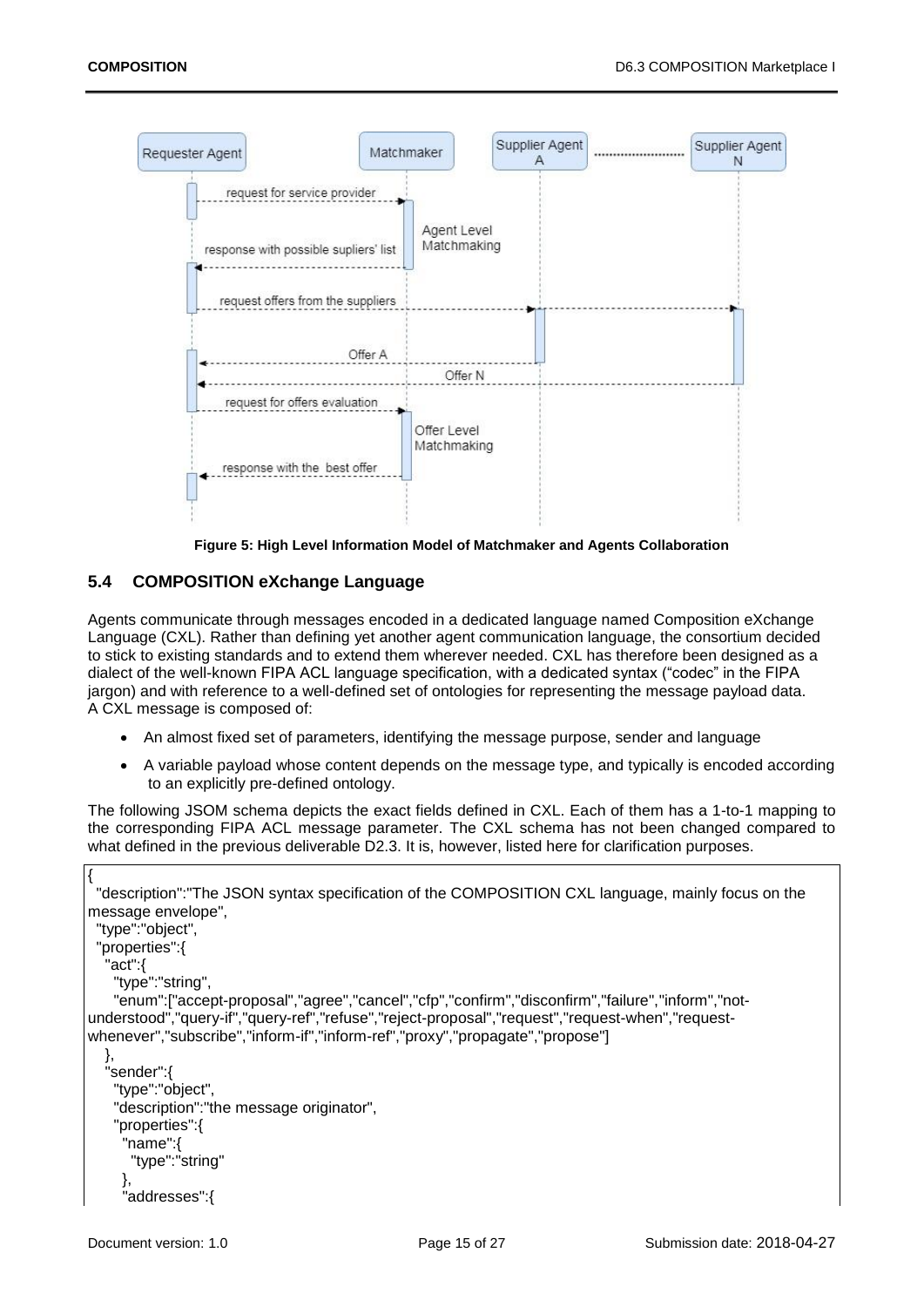```
 "type":"array",
       "items": {
         "type":"string"
       }
      },
      "user-defined":{
       "type":"object"
     }
    }
   },
   "receiver":{
 "type":"array",
 "description":"The set of recipients for this message",
     "items":{
      "type":"object",
      "description":"the message recipient",
      "properties":{
        "name":{
         "type":"string"
       },
        "addresses":{
         "type":"array",
         "items": {
          "type":"string"
         }
       },
       "user-defined":{
         "type":"object"
       }
     }
    }
   },
   "reply-to":{
     "type":"object",
     "description":"The agent to which replies for this message shall be sent",
     "properties":{
      "name":{
       "type":"string"
      },
      "addresses":{
       "type":"array",
       "items": {
         "type":"string"
       }
      },
      "user-defined":{
       "type":"object"
     }
    }
   },
   "language":{
    "type":"string",
     "description":"the language used for encoding the message content"
 },
 "encoding":{
    "type":"string",
     "description":"the specific encoding used for language expressions, typically a mime type"
   },
   "ontology":{
     "type":"array",
```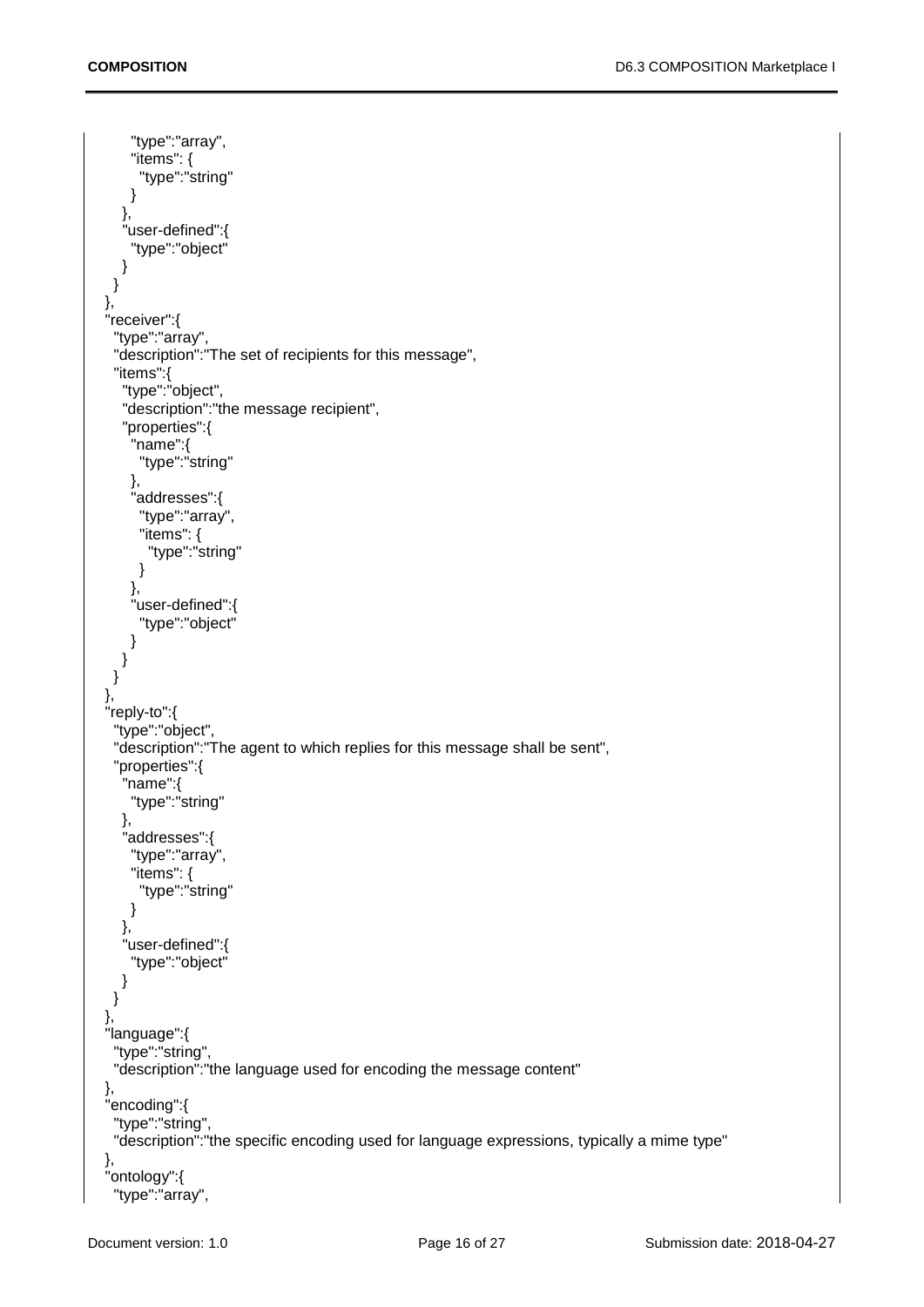```
 "description":"The set of ontologies defining the primitives that are valid within the message content",
     "items":{
      "type":"string",
      "format":"url"
    }
   },
   "protocol":{
     "type":"string",
     "description":"Identifies the agent communication protocol to which the message adheres"
   },
   "content":{
     "type":"object",
     "description":"The actual payload of the message"
   },
   "conversation-id":{
 "type":"string",
 "description":"Provides an identifier for the sequence of communicative acts (messages) that together 
form a conversation"
   },
   "reply-with":{
     "type":"string",
     "description":"Provides an expression that the message recipient shall include in the answer, exploiting 
the in-reply-to field. This allows following a conversation when multiple dialogues occur simultaneously."
   },
   "in-reply-to":{
     "type":"string",
     "description":"Denotes an expression that references and earlier action to which this message is a reply"
   },
   "reply-by":{
     "type":"string",
     "format":"date-time"
   }
 },
 "additionalProperties":false
}
```
Different ontologies are being studied and under development in order to address the different scenarios.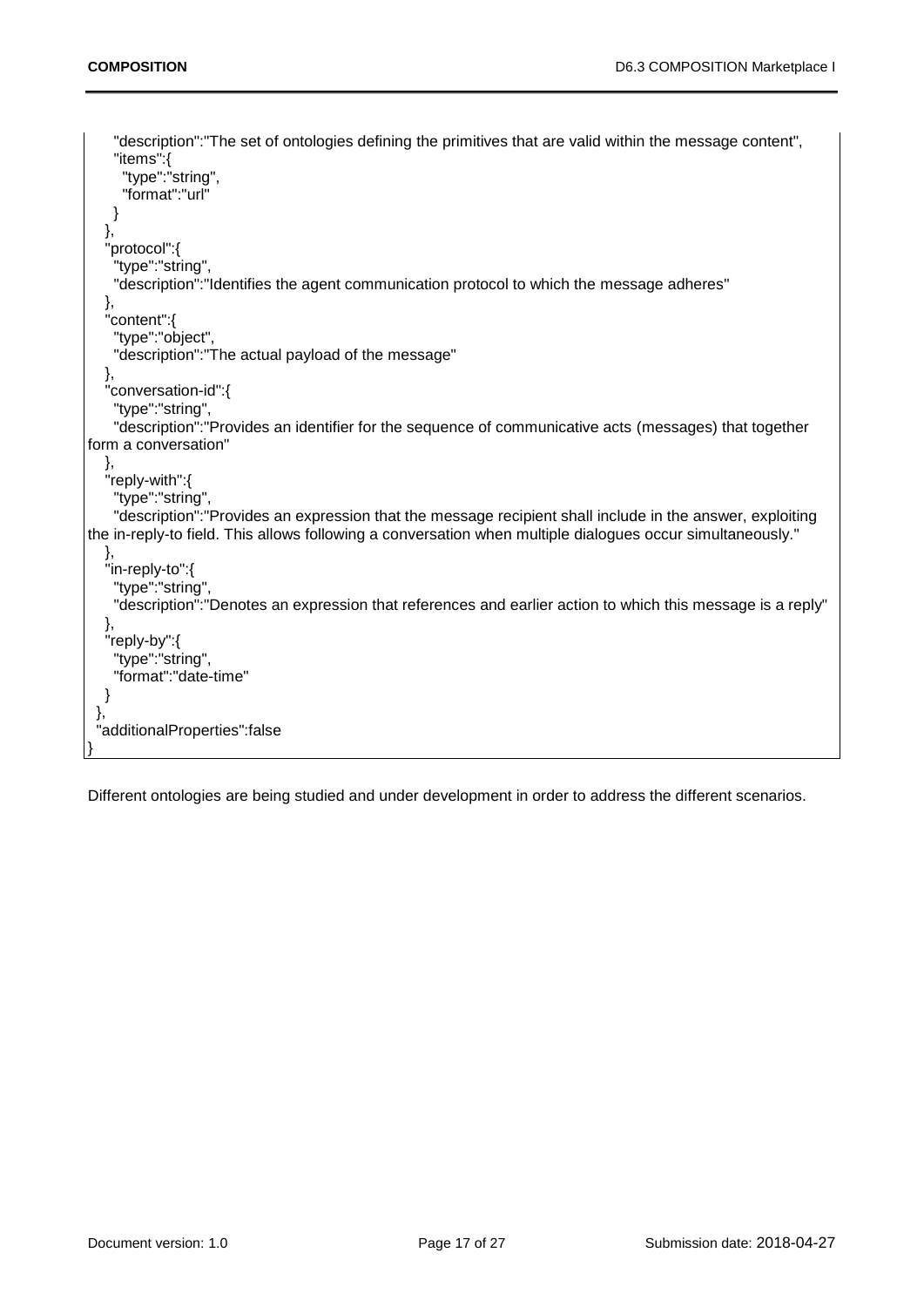## <span id="page-17-0"></span>**6 Marketplace infrastructure**

In this section we'll detail the functional components of the infrastructure which will provide the different features stated in the design of the marketplace architecture:

- Design decisions and implementation regarding reliability, focusing also on the security aspects
- Design decisions and implementation regarding scalability
- Design decisions and implementation regarding the Marketplace Management Portal

## <span id="page-17-1"></span>**6.1 Infrastructure and reliability**



#### **Figure 6 COMPOSITION infrastructure**

<span id="page-17-2"></span>There are different features of the Security Framework<sup>7</sup> aimed to achieve reliable delivery (messages are always delivered, even when there are failures in any component of the system). This reliability aspect is covered using RabbitMQ<sup>8</sup>, a message broker that implements the following reliability functionalities:

- Acknowledgements and confirms
- Clustering and high availability
- Ensuring messages are routed

1

<sup>7</sup> The design of the Security Framework is described in Deliverable D4.2: Design of the Security Framework II

<sup>8</sup> https://www.rabbitmq.com/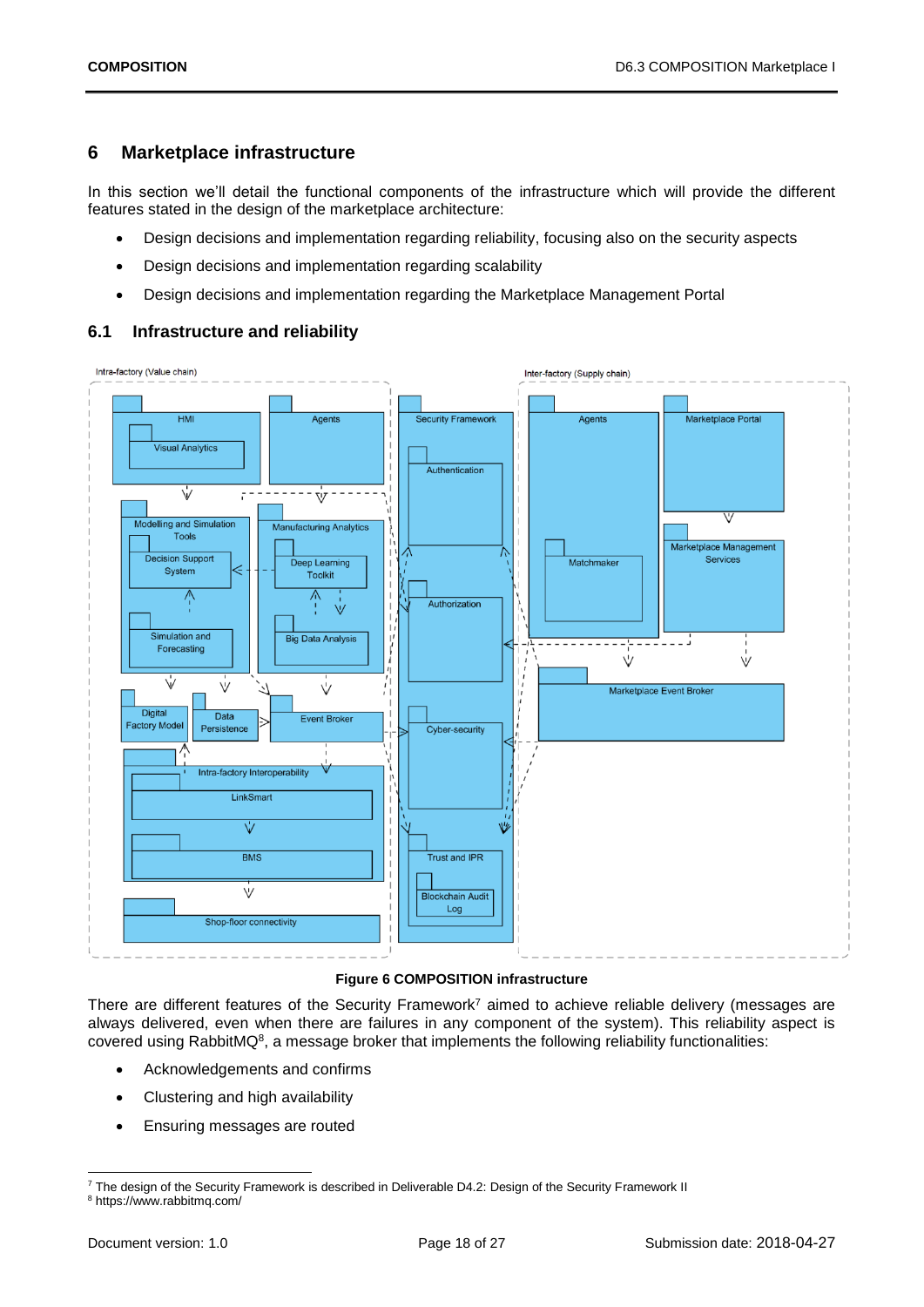• Consumer cancel notification

The scalability aspect is covered by the option of clustering the message broker. This operation will provide a collection of nodes, a logical grouping of one or several Erlang nodes<sup>9</sup>, each one running an instance of the message broker, sharing users, virtual hosts, queues, exchanges, bindings and runtime parameters.

The Security Framework is designed as a transversal set of components, which allows to both approaches of the COMPOSITION platform (intra and inter factory) to use functionalities regarding authorization, authentication and cybersecurity. As well as the marketplace is totally fit into the initial design, it'll be fully covered with the Security Framework functionalities.

### <span id="page-18-0"></span>**6.1.1 Message broker**

Message transport used in the marketplace has been kept agnostic with respect to the agents programming languages. This has been possible by using the CXL, as described in [5.4,](#page-14-0) and a message broker that will be described in this section.

The message broker system deployed in the Marketplace is integrated in the Security Framework architecture, it is one of the five pillars described in detail in D4.2 (authentication service, authorization service, message broker authorization and authentication service, XL-SIEM and reverse proxy).

Regarding the message management system implementation, it'll provide identity, access management and authorization policies centralised in COMPOSITION authorization and authentication services instead of having them in different components.

The implementation of the Message Broker has been done using RabbitMQ, an open source message broker (see [6.2.1\)](#page-19-0). The decision was taken because of its lightweight and ease of deployment. Furthermore, it supports high-scale and high-availability requirements by its deployment in distributed and federated configurations.

## <span id="page-18-1"></span>**6.2 Scalability**

Attributes identified that may affect workload of system or components and thus the need for resources:

- The number of marketplaces
- The number of stakeholders in a marketplace
- The number of concurrent requests for Matchmaker services
- The number of concurrent agent negotiations taking place
- The number of participants in each negotiation.
- The number of data sharing agreements/links.

The strategies for scaling have been described in "D2.3 The COMPOSITION architecture specification I" and "D6.1 Real-time event broker I". A brief summary will be provided in this section.

We have defined scalability in earlier deliverables as the ability of a system to increase the maximum workload it can handle by expanding its quantity of consumed resources. The maximum workload of the system can then be increased by expanding its quantity of available resources. We can increase the quantity of consumed resources by increasing the amount of resources within existing execution nodes, or by adding more execution nodes. To scale up (or scale vertically) is to increase overall application capacity by increasing the resources within existing nodes. To scale out (or scale horizontally) is to increase overall application capacity by adding nodes, e.g., adding an additional message broker.

The scaling strategies discussed here concerns the design decisions that may be taken to ensure that the available resources are used most efficiently and that additional resources may repetitively be added if the maximum workload of the system with the given resources is reached. Most components of the marketplace are easy to scale out, transparently to other components, by standard strategies such as clustering and load balancing.

<sup>-</sup><sup>9</sup> http://erlang.org/doc/reference\_manual/distributed.html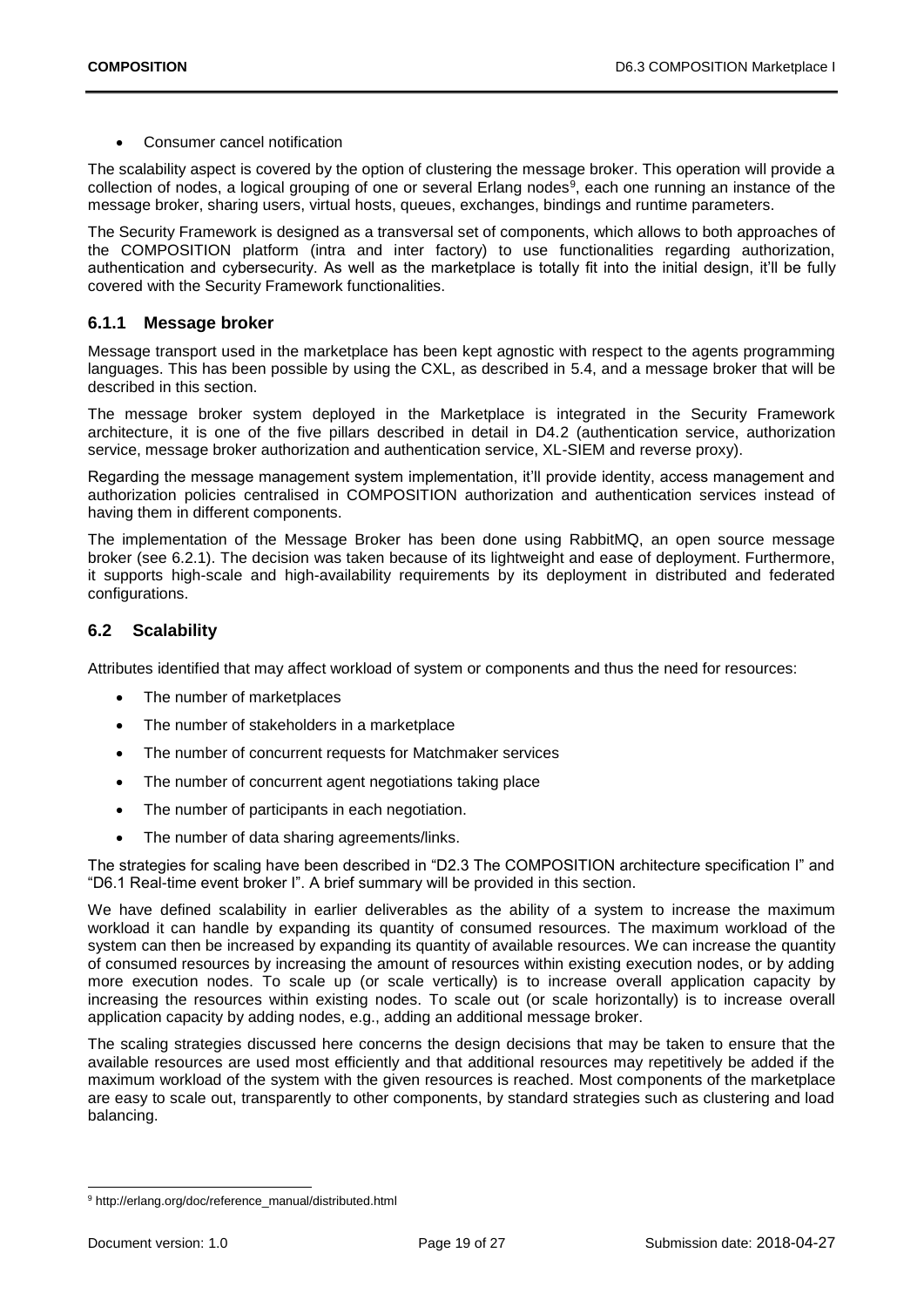The Ontology Store is built using Jena and TDB, a fast and scalable persistent triple store for RDF storage and query. This can be scaled out as needed and load balanced. Matchmaker instances work on a copy of the store and also can be easily scaled out with several Matchmakers handling service requests.

The Marketplace Portal and Marketplace Services are web interfaces and web services that may also be scaled out using load balancing (e.g. using Nginx<sup>10</sup>).

The CXL messages between agents are exchanged via the message broker, both for data sharing and agent negotiation. The main concern for scalability is for the Message Broker, which is affected by all of the attributes above. The rest of this section will be dedicated to Message Broker scalability design.

### <span id="page-19-0"></span>**6.2.1 RabbitMQ**

For the message broker, there are two levels of design that will affect scalability which we will refer to as routing topology and broker topology. Routing topology deals with the connections of exchanges and queues by bindings and the distribution of these on brokers. This topology can be set up dynamically on existing brokers by the AMQP protocol (and RabbitMQ extensions). Broker topology deals with the distribution of logical brokers on nodes, by clustering (on logical broker on separate nodes) or federation (different logical brokers on separate nodes).

A RabbitMQ cluster connects multiple distributed nodes (all running the same version of RabbitMQ) together to form a single logical broker. Exchanges (and bindings) are replicated to all nodes in the cluster, while queues by default only exist only on the node where they are declared (if not configured as mirrored queues). Queues are implemented as processes, whereas exchanges are just database entries. Thus, creating a queue for an agent will only create a new process in one broker in the cluster. Publishing and deleting of messages is replicated on all mirrored queues. A cluster without mirrored queues will have greater throughput than a single broker node.

In a RabbitMQ federation, an exchange or queue on one broker can be set up to receive messages published to an exchange or queue on another, logically separate, broker. The brokers may use different versions of RabbitMQ and be otherwise unsynchronized. (As noted in D6.1, the integrated security provided by COMPOSITION Security Framework will facilitate the set-up of federated message brokers with shared user management.) Unlike clusters, federations do not require all brokers in the federation to have direct connections. Only messages that need to be copied between federated brokers (due to declared bindings) will be copied over a link between federated brokers.

The shovel moves messages from an exchange or queue in one logical broker to a destination exchange or queue in another logical broker.

RabbitMQ also allows exchange-to-exchange bindings, routing messages from one exchange directly to a secondary exchange. Clients would then only bind to the secondary exchange, and the number of client queues and number of connects and disconnects would not affect the primary exchange.

Routing topology design could e.g. favour many fanout exchanges or fewer exchanges and more use of routing. Fanout exchanges are slightly faster than topic and header exchanges. However, the difference is not a deciding factor in the choice of topology. There is no fixed limit to the number of exchanges and queues in a broker.

#### <span id="page-19-1"></span>**6.2.2 Scalability design**

This section will discuss examples of possible scaling strategies for the marketplace agent communication. Growth in the number of marketplaces is typically handled by adding nodes to the broker topology. A Closed Marketplace typically has a separate infrastructure from the Open Marketplace, whereas a Virtual Marketplace shares the infrastructure of the Open Marketplace. Marketplaces are logically separated; no messages are exchanged between marketplaces. Virtual marketplaces are set up by actors already in the Open Marketplace. Each Closed marketplace will be handled by a separate Message Broker. Open Marketplace and Virtual Marketplaces will use clustering.

In the cluster, load-balancing techniques may be used to distribute agents among the nodes so that the (non-mirrored) queues created by the agents is evenly distributed on the nodes,

Growth in the number of stakeholders in a marketplace may be handled by a routing topology which creates a secondary exchange for each specific stakeholder [\(Figure 7\)](#page-20-0). The secondary exchange has an exchange

<sup>-</sup><sup>10</sup> https://nginx.org/en/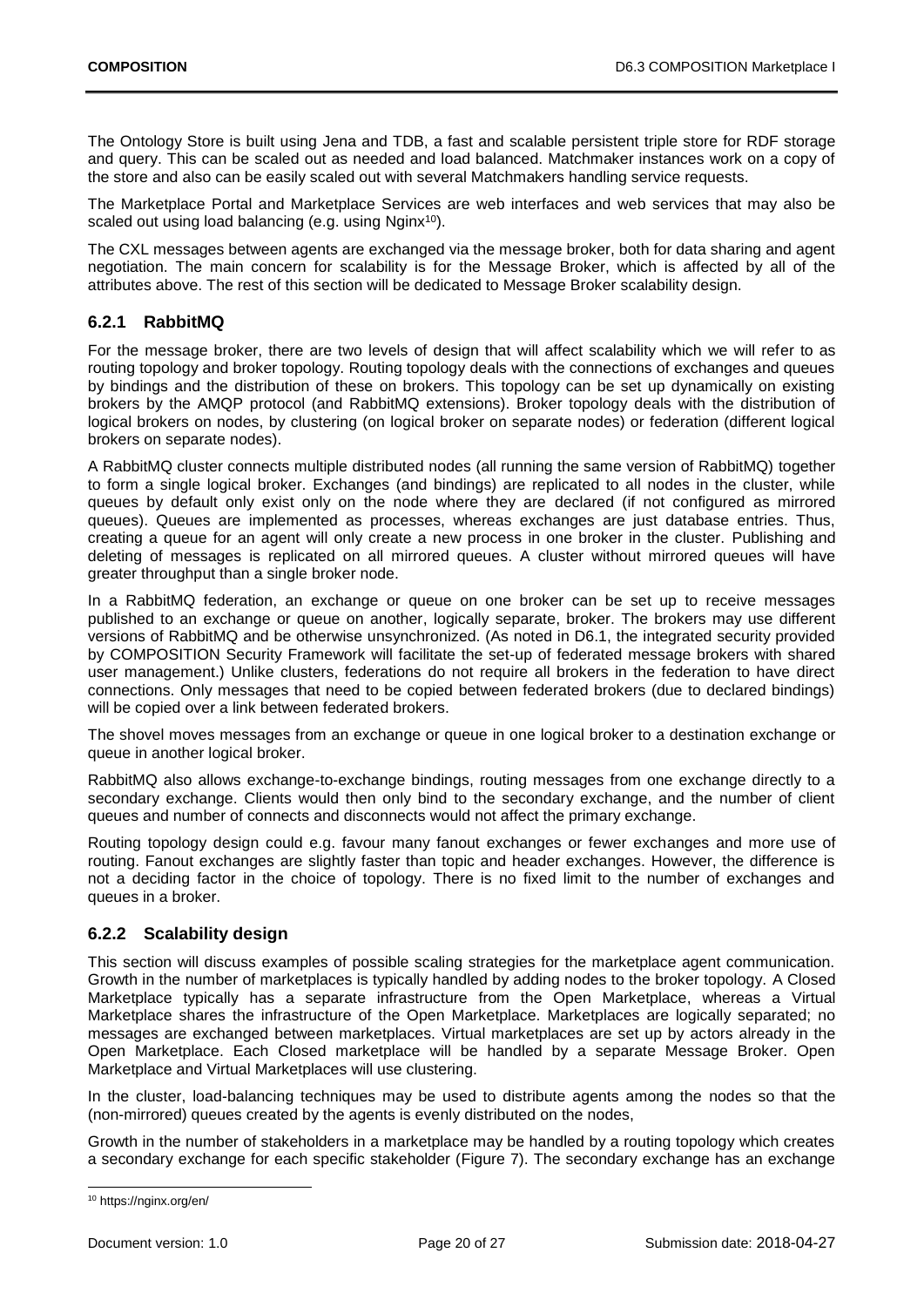binding to the primary exchange, which can be a fanout exchange. The consumers and producers (Agents) connected to the secondary exchange only create bindings and queues on one broker in the cluster when they connect. The secondary exchange may be a topic or header exchange.

The secondary stakeholder exchange will always exist, whether the stakeholder agents connect or disconnects. It will receive messages from all exchanges that the stakeholder has an interest in. Whenever a consumer (agent) connects it simply has to declare its queue and bind that queue to the stakeholder exchange using the desired topic filter.

A similar topology may be created by using either the shovel or federation with an upstream broker (primary) and a federated broker (secondary). These may be two separate broker nodes using different infrastructure. The messages to a queue declared in the federated broker are buffered in a queue created in broker the upstream exchange. If each connected stakeholder provides the infrastructure for the broker where the secondary exchange resides, the system can scale very well.



**Figure 7: Primary and secondary exchange routing topology**

<span id="page-20-0"></span>The number of concurrent agent negotiations taking place will increase the number of messages being sent. In the above topology, the queues will be at the secondary exchanges and messages published to the exchange will be propagated to the primary and to all secondary exchanges. The primary/secondary broker topology deployed in a RabbitMQ cluster will handle a very large number of concurrent negotiations. Should the message flow require even more resources, a broker topology using a federation in a connected graph (each one a cluster), where an exchange for the negotiation will exist on one broker node in the federation only for the duration of the negotiation [\(Figure 8\)](#page-21-0). The number of participants in each negotiation will likely not be a limiting factor for the described topology.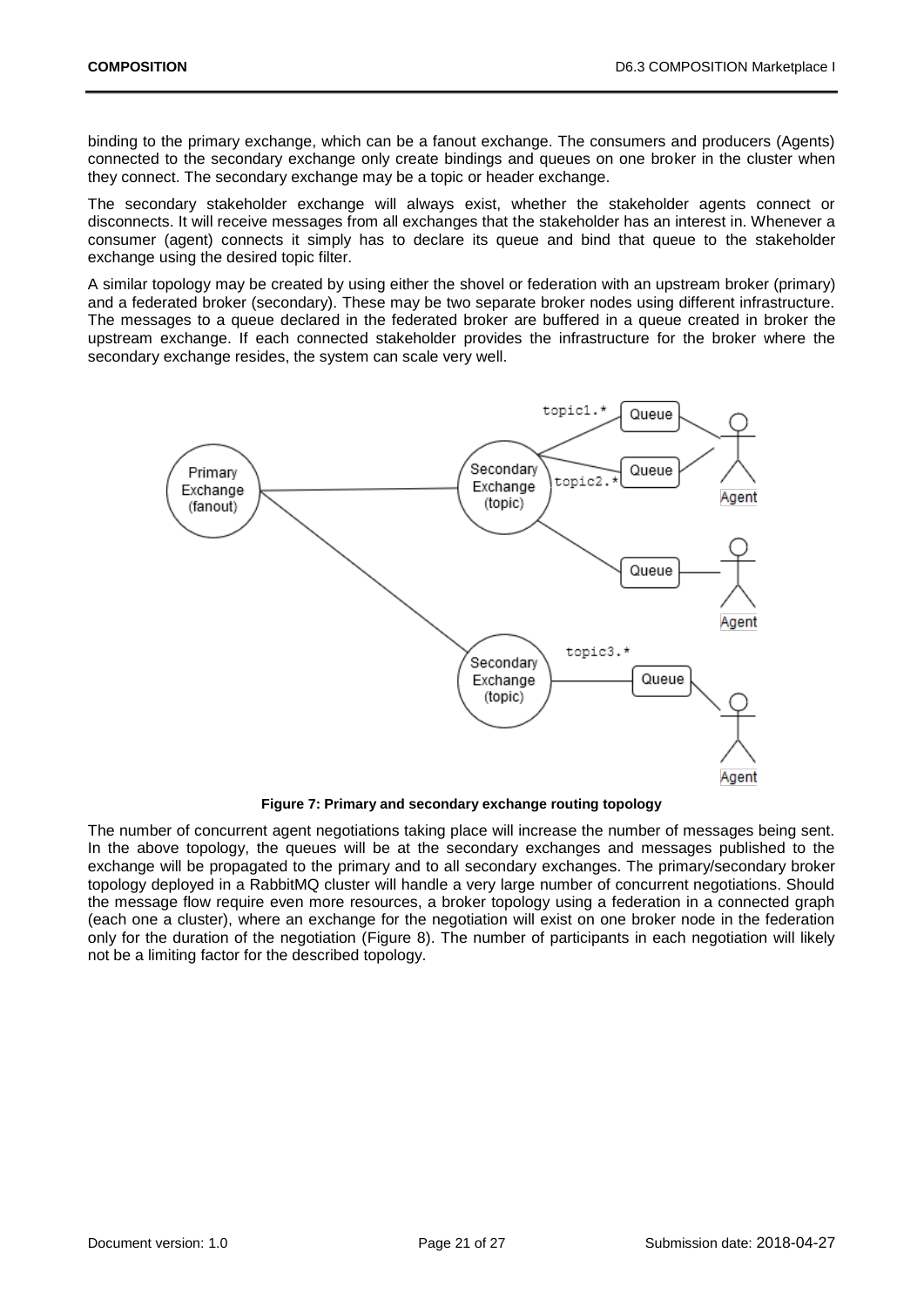

**Figure 8: Federated exchanges broker topology**

<span id="page-21-0"></span>An exchange that only the involved parties can access can be set up for each data sharing agreement [\(Figure 9\)](#page-21-1). At most this will result in a number of exchanges on the scale of  $O(n^2)$  to the number of stakeholders. If one exchange is created for a stakeholder to publish to, and exchange to exchange bindings (or shovels) are defined for each recipient of data to the secondary exchanges described above [\(Figure 10\)](#page-22-1), the number of exchanges will relate to the number of data sharing agreements by O(n). The sender will control the exchange to exchange bindings or shovels. The data sharing may need to use a separate logical broker (cluster) in the marketplace depending on the load.



<span id="page-21-1"></span>**Figure 9: Data sharing using one exchange per data sharing agreement**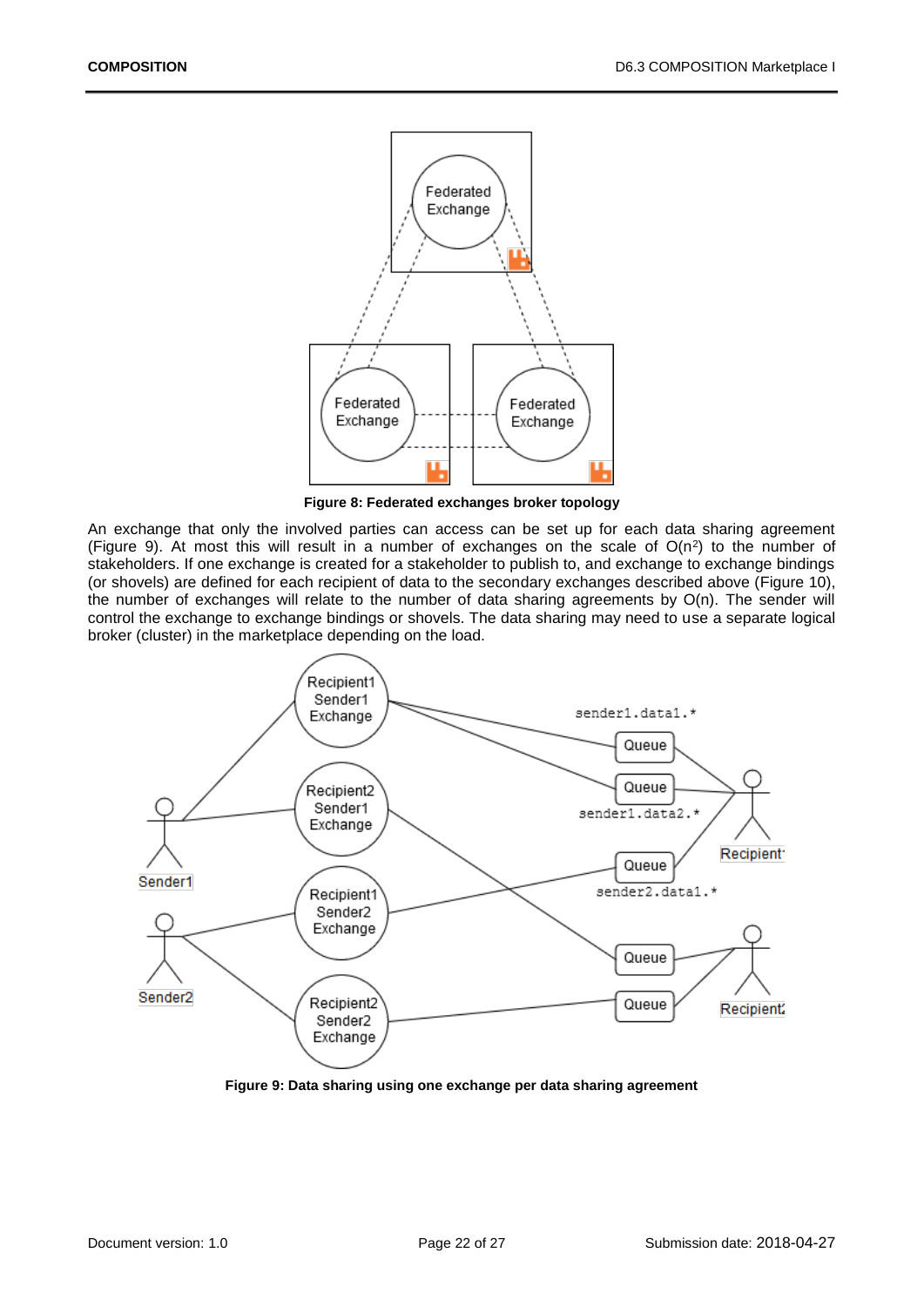

**Figure 10: Data sharing using sender and recipient exchanges**

#### <span id="page-22-1"></span><span id="page-22-0"></span>**6.3 Marketplace Management**

The Marketplace Management component is composed of two main groups of elements respectively named the Marketplace Management Portal and the actual Marketplace Management Services. The former provides a web-based UI for managing a set of Composition Marketplaces, whereas the latter provides the backend, empowering the UI functions and allowing direct configuration and control of the marketplace event broker.

Marketplace Management components are designed to support many operations that are crucial for the COMPOSITION ecosystem. For example, the Marketplace Management Portal allows stakeholders to join the COMPOSITION marketplaces and to receive the agent credentials and configuration parameters required by the corresponding agent containers to join.

Whenever a new stakeholder joins the COMPOSITION Open Marketplace, it must be classified by providing some specific data, such as the kind of business pursued, the category of goods provided and/or required, etc. This data is leveraged by the Management Portal to support complex search of available stakeholders, e.g., to conduct preliminary analysis of possible offers and/or possible actors to approach for selling services. Moreover, the same data is propagated to the Matchmaker agent which can take better decisions about possible matches between supply needs and registered suppliers.

With respect to other COMPOSITION components, the Marketplace Management is not yet completely defined in this iteration of the architecture. The inner components of both the Marketplace Management Portal and the corresponding backend service are not yet definite. They might vary depending on the formalization of user needs and interactions currently under development. Nevertheless, a solid set of use cases describing the main functions that need to be provided at the end user level has already been defined and it is reported in [Figure 11.](#page-23-0)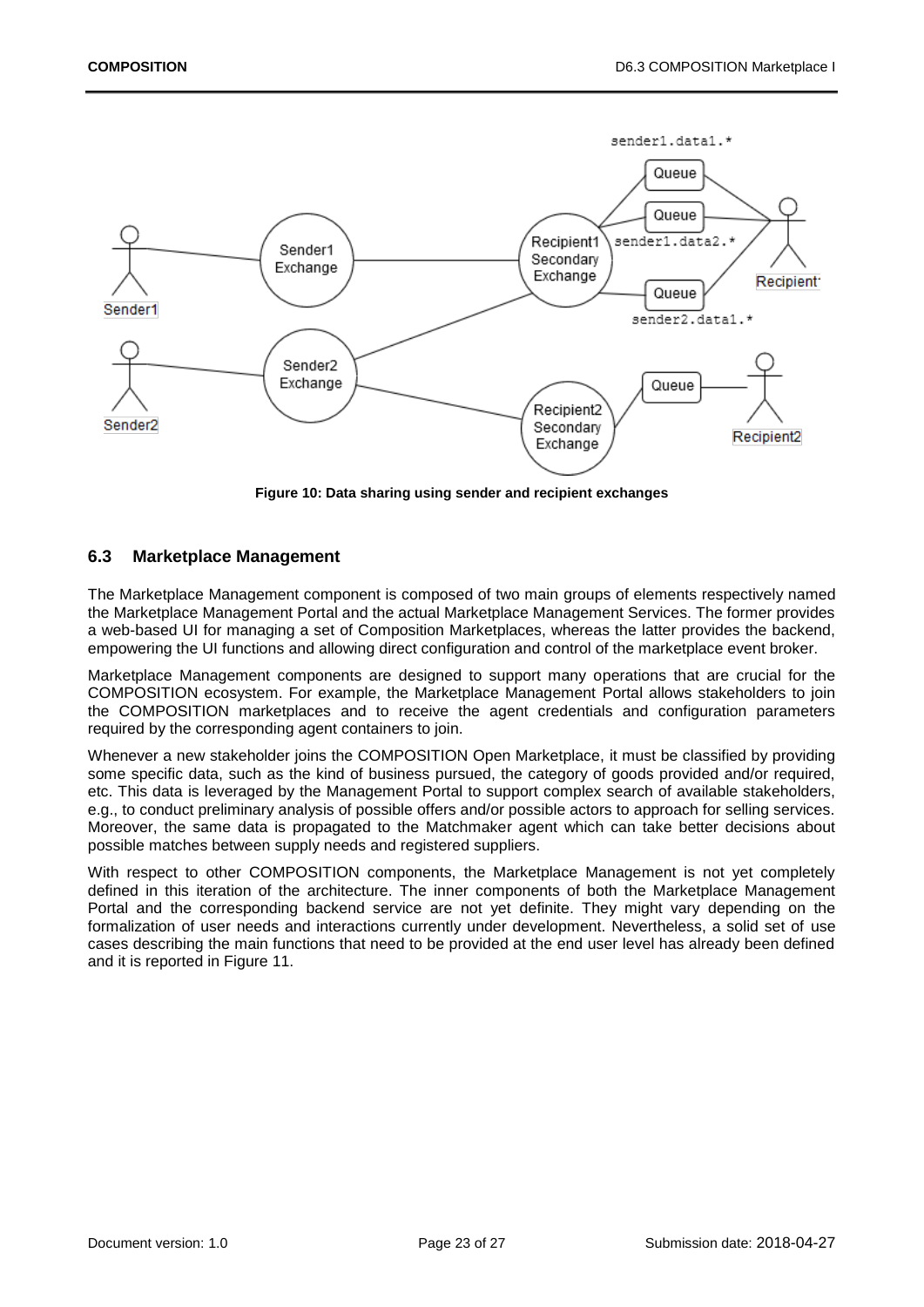

<span id="page-23-0"></span>**Figure 11: Marketplace management use cases**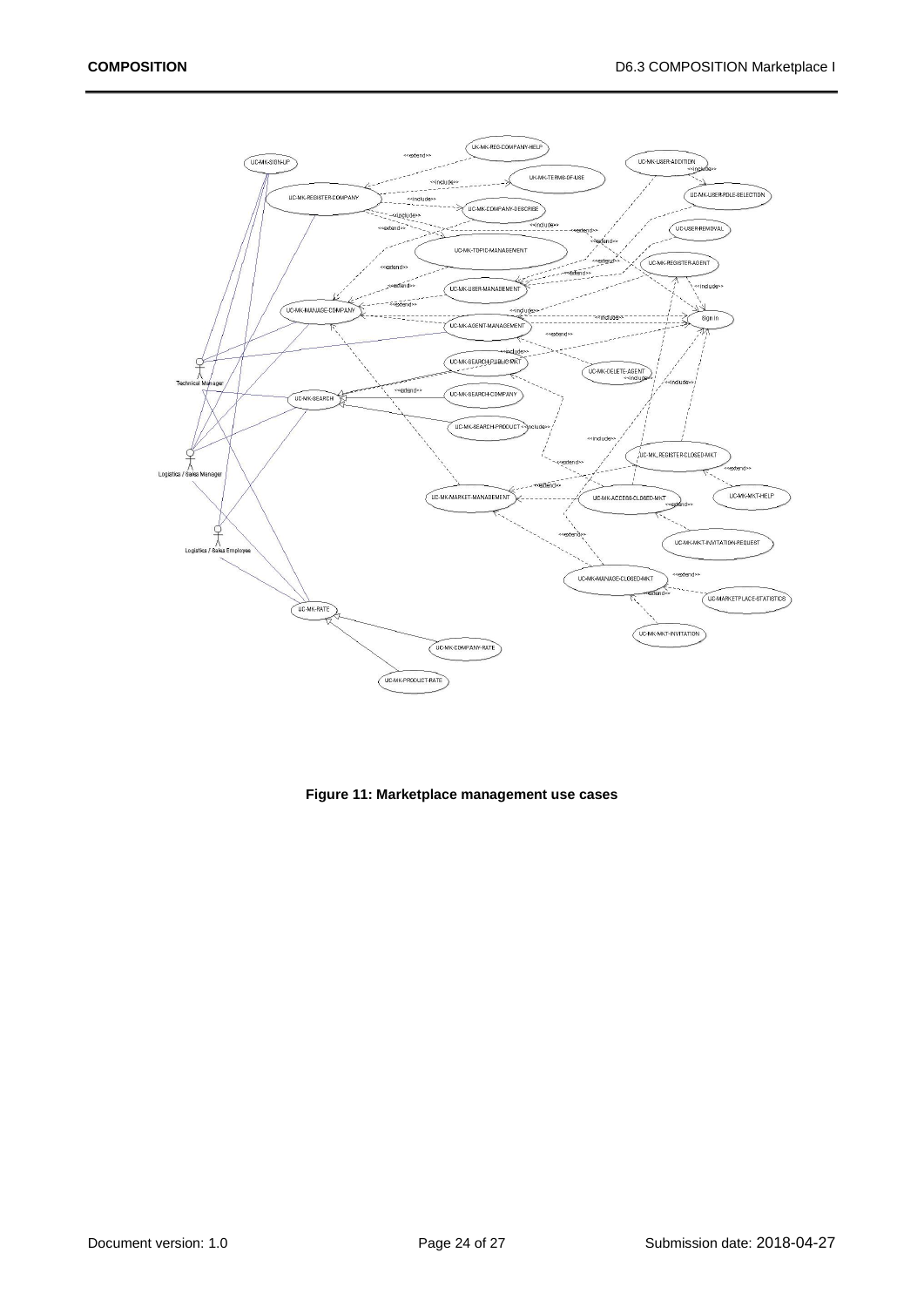# <span id="page-24-0"></span>**7 Summary and future work**

The work that has been carried out in Task 6.2: "Cloud Infrastructures for Inter-factory Data Exchange" has been extensively described in this document. After an initial state of the art survey, the work has focused on the definition of the agent container technology and all the components required for the marketplace to be operative.

All the activities have been carried out by always keeping in mind scalability and reliability issues, for the marketplace to be as distributed and decentralized as possible.

A first working version of the marketplace has been developed with following main component:

- Stakeholder agents (Requester agent, Supplier Agent) reference implementations
- Agent Management Service
- Matchmaker Agent
- Message broker (RabbitMQ)

The integration between all the components has been carried out in conjunction with the work performed in Task 6.3, by defining and refining the COMPOSITION eXchange Language.

Also, the security issues have been addressed by tightly working with the different tasks of WP4.

The future work will focus on:

- Continuous integration of different components, according to the improvements carried on in any of them.
- Definition of new stakeholder agents' behaviours
- Integration with the reputation model, together with the Blockchain component
- Design and implementation of open, closed and virtual marketplaces
- Improvements of the Marketplace Management Portal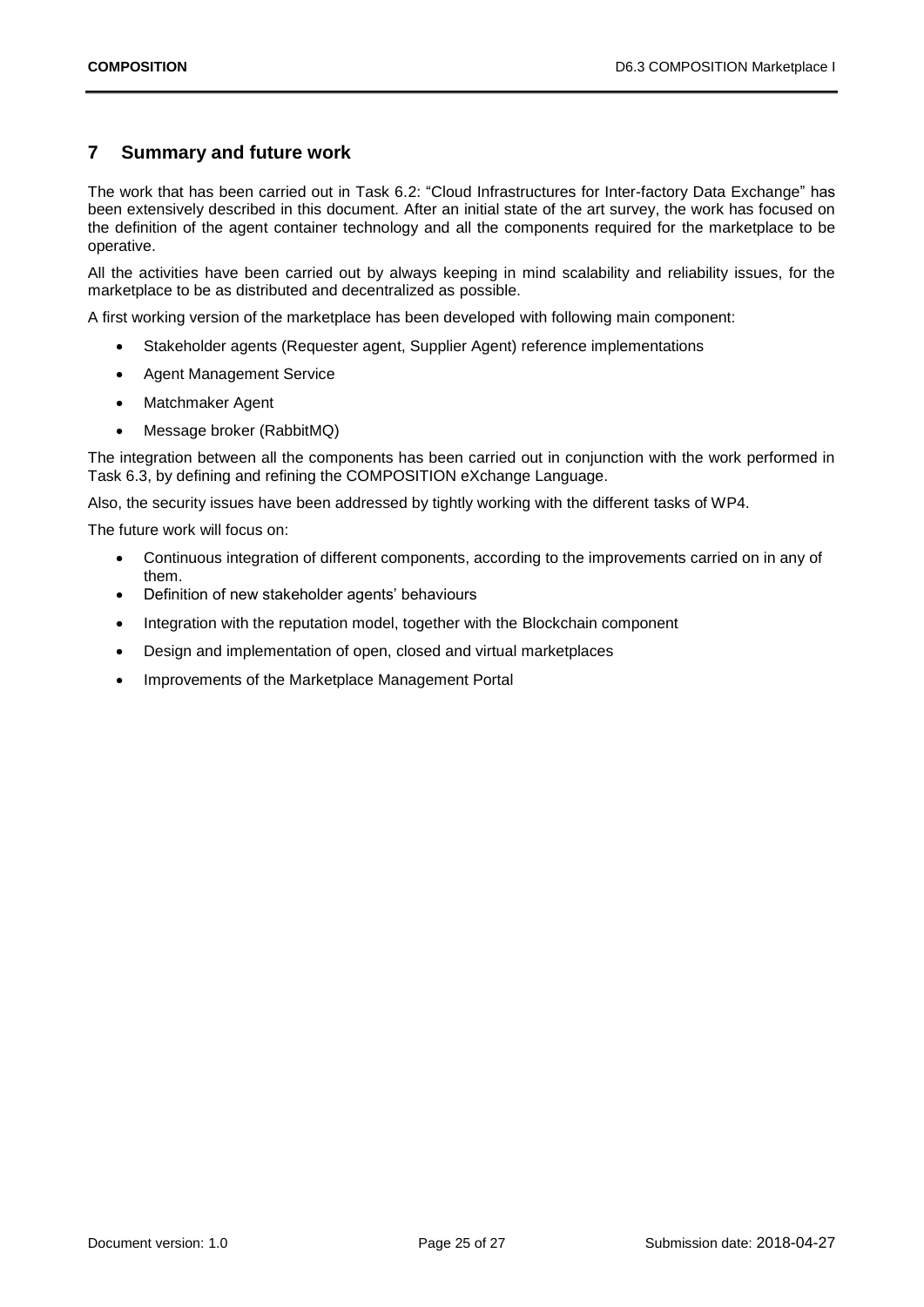# <span id="page-25-0"></span>**8 List of Figures and Tables**

# <span id="page-25-1"></span>**8.1 Figures**

## <span id="page-25-2"></span>**8.2 Tables**